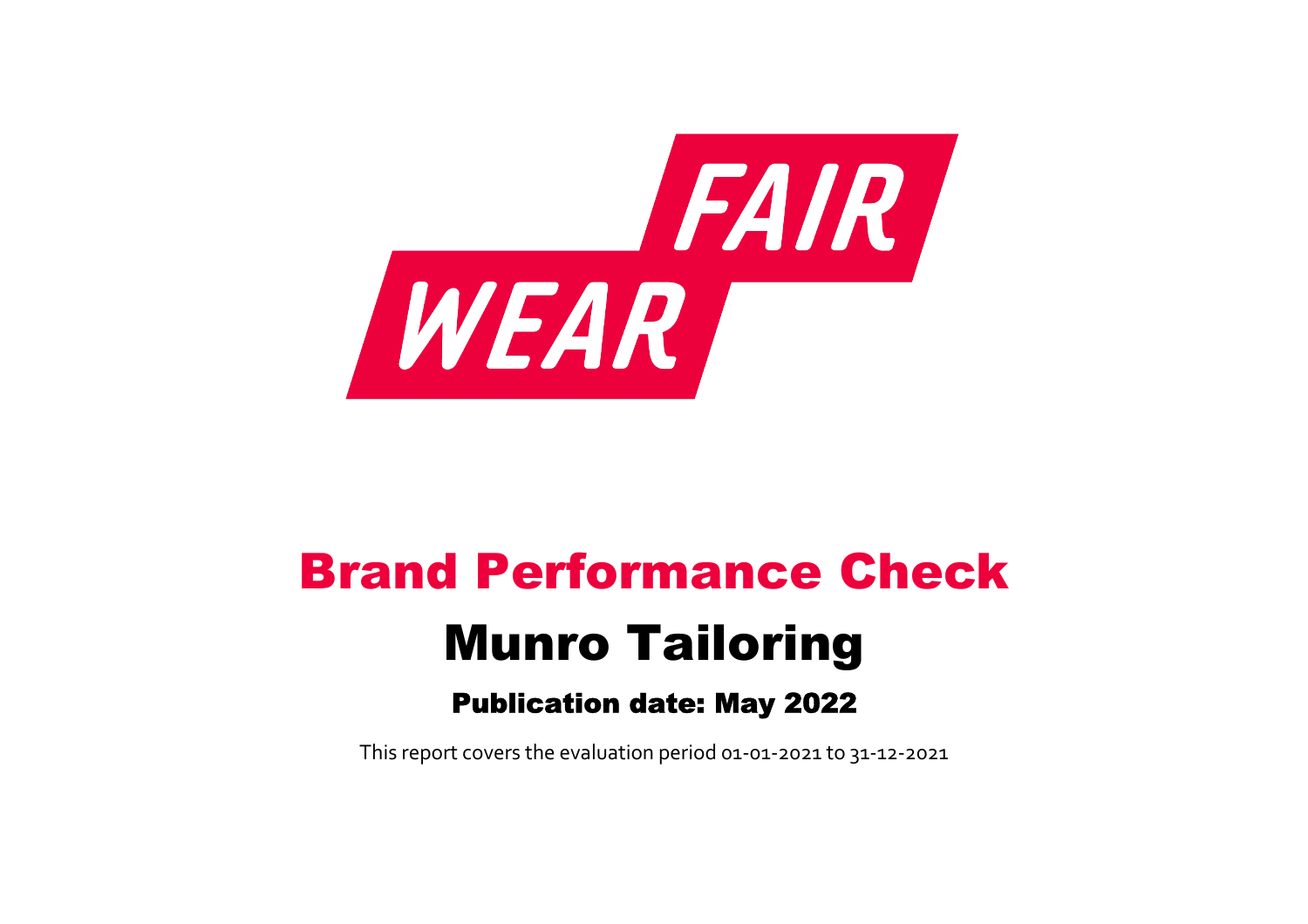#### About the Brand Performance Check

Fair Wear Foundation (Fair Wear) believes that improving conditions for apparel product location workers requires change at many levels. Traditional efforts to improve conditions focus primarily on the product location. Fair Wear, however, believes that the management decisions of clothing brands have an enormous influence for good or ill on product location conditions.

Fair Wear's Brand Performance Check is a tool to evaluate and report on the activities of Fair Wear's member companies. The Checks examine how member company management systems support Fair Wear's Code of Labour Practices. They evaluate the parts of member company supply chains where clothing is assembled. This is the most labour intensive part of garment supply chains, and where brands can have the most influence over working conditions.

In most apparel supply chains, clothing brands do not own product locations, and most product locations work for many different brands. This means that in most cases Fair Wear member companies have influence, but not direct control, over working conditions. As a result, the Brand Performance Checks focus primarily on verifying the efforts of member companies. Outcomes at the product location level are assessed via audits and complaint reports, however the complexity of the supply chains means that even the best efforts of Fair Wear member companies cannot guarantee results.

Even if outcomes at the product location level cannot be guaranteed, the importance of good management practices by member companies cannot be understated. Even one concerned customer at a product location can have significant positive impacts on a range of issues like health and safety conditions or freedom of association. And if one customer at a product location can demonstrate that improvements are possible, other customers no longer have an excuse not to act. The development and sharing of these types of best practices has long been a core part of Fair Wear's work.

The Brand Performance Check system is designed to accommodate the range of structures and strengths that different companies have, and reflects the different ways that brands can support better working conditions.

This report is based on interviews with member company employees who play important roles in the management of supply chains, and a variety of documentation sources, financial records, supplier data. The findings from the Brand Performance Check are summarized and published at [www.fairwear.org](http://www.fairwear.org/). The online [Brand Performance Check Guide](https://members.fairwear.org/resources/brand-performance-check-guide/12) provides more information about the indicators.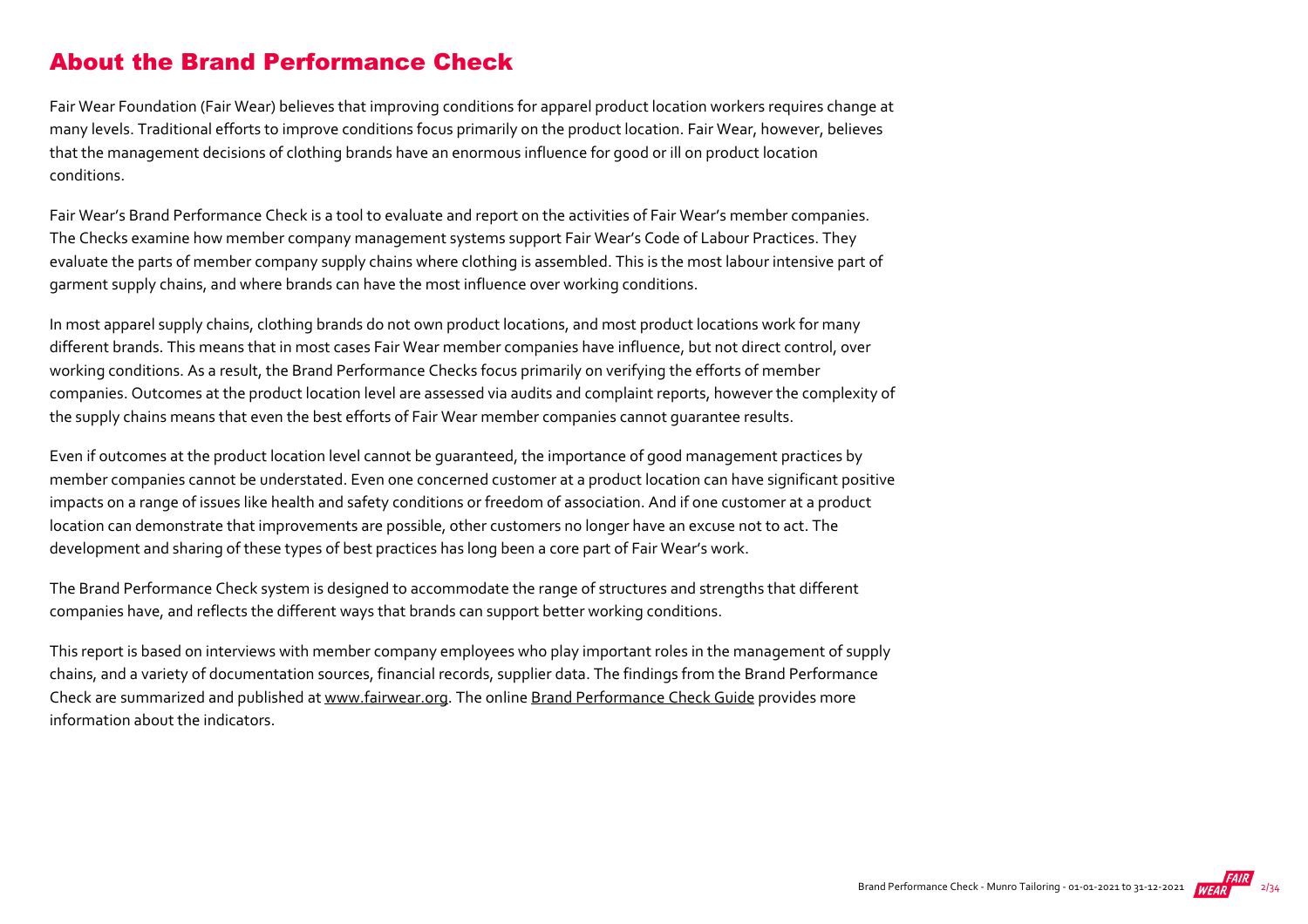#### On COVID‐19

This year's report covers the response of our members and the impact on their supply chain due to the COVID‐19 pandemic which started in 2020. The COVID‐19 pandemic limited the brands' ability to visit and audit factories. To ensure the monitoring of working conditions throughout the pandemic, Fair Wear and its member brands made use of additional monitoring tools, such as complaints reports, surveys, and the consultation of local stakeholders. These sources may not provide as detailed insights as audit reports. To assess outcomes at production location level, we have included all available types of evidence to provide an accurate overview of the brands' management systems and their efforts to improve working conditions. Nevertheless, brands should resume verifying working conditions through audits when the situation allows for.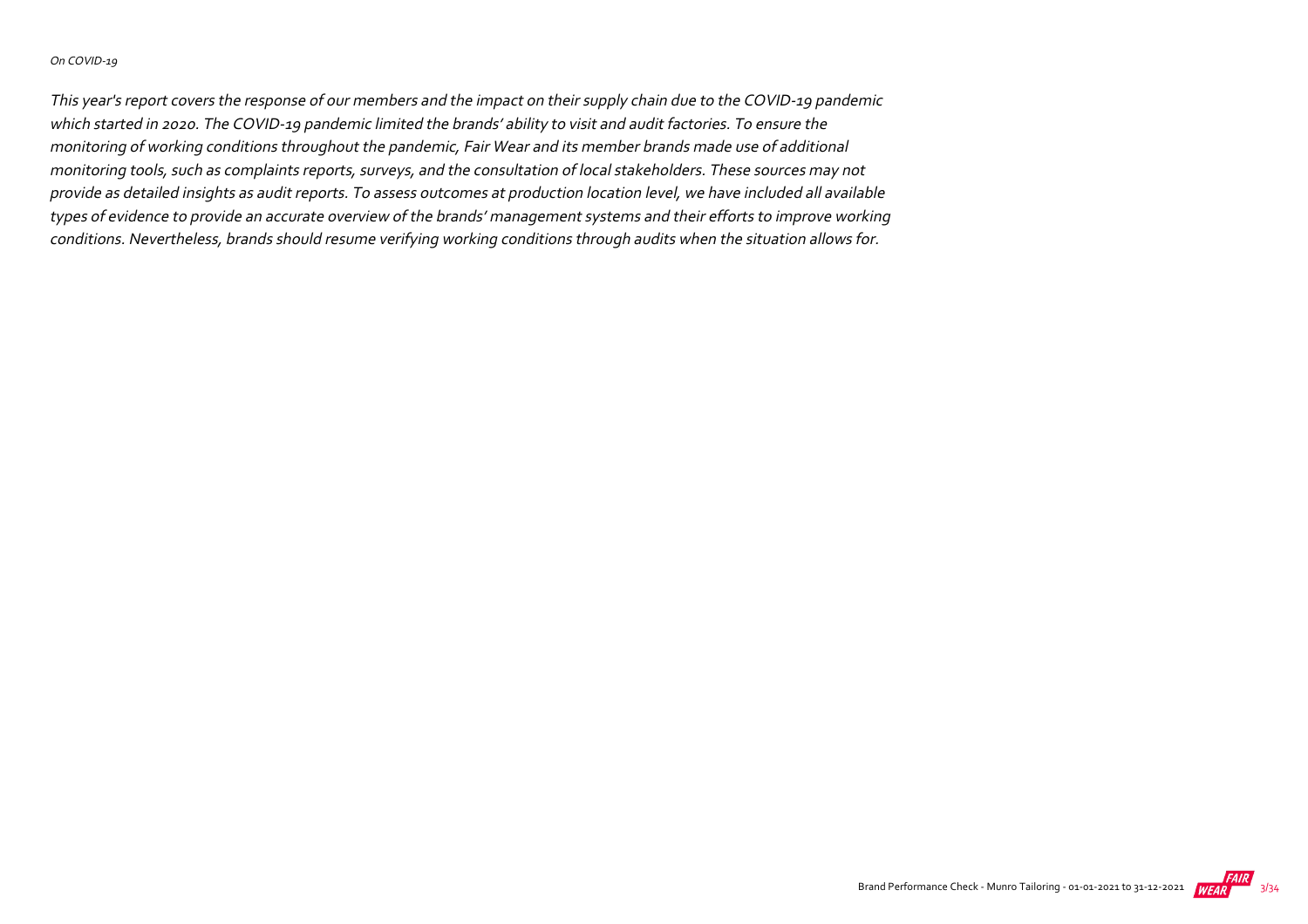#### Brand Performance Check Overview

#### Munro Tailoring

#### Evaluation Period: 01-01-2021 to 31-12-2021

| <b>Member company information</b>                                                         |                                                            |
|-------------------------------------------------------------------------------------------|------------------------------------------------------------|
| Headquarters:                                                                             | Amsterdam, the Netherlands                                 |
| Member since:                                                                             | 2021-01-01                                                 |
| Product types:                                                                            | Garments, Clothing, Fashion apparel, Accessories, Footwear |
| Production in countries where Fair Wear is active:                                        | China, India                                               |
| Production in other countries:                                                            | Italy                                                      |
| <b>Basic requirements</b>                                                                 |                                                            |
| Workplan and projected production location data for upcoming year have been<br>submitted? | Yes                                                        |
| Actual production location data for evaluation period was submitted?                      | Yes                                                        |
| Membership fee has been paid?                                                             | Yes                                                        |
| <b>Scoring overview</b>                                                                   |                                                            |
| % of own production under monitoring                                                      | 55%                                                        |
| Benchmarking score                                                                        | 63                                                         |
| Category                                                                                  | Good                                                       |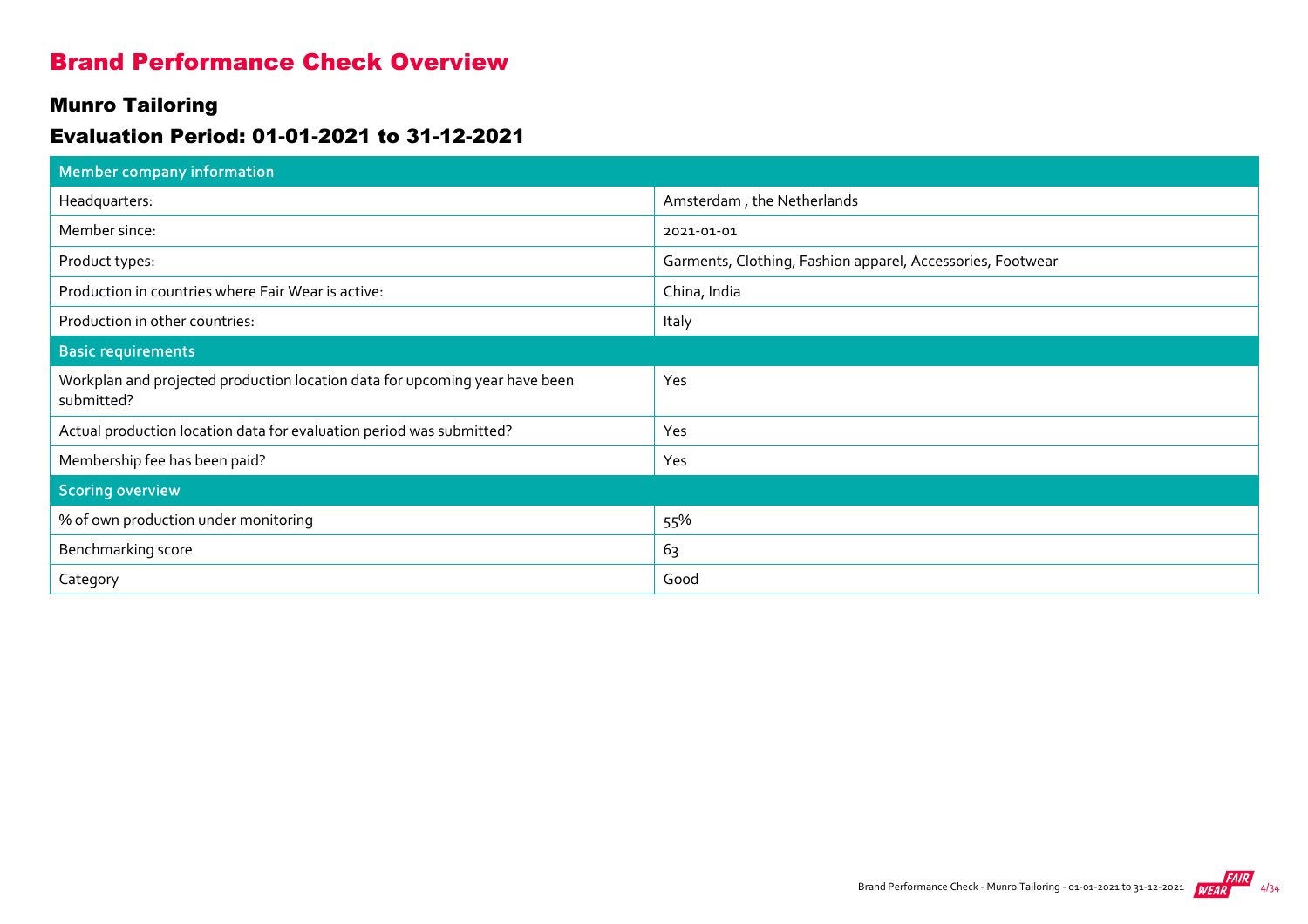#### Summary:

Munro Tailoring has met most of Fair Wear's performance requirements. With a benchmark score of 63, the company is placed in the Good category. In its first year of membership, Munro Tailoring monitored 55% of its FOB, which is in line with Fair Wear's expectations.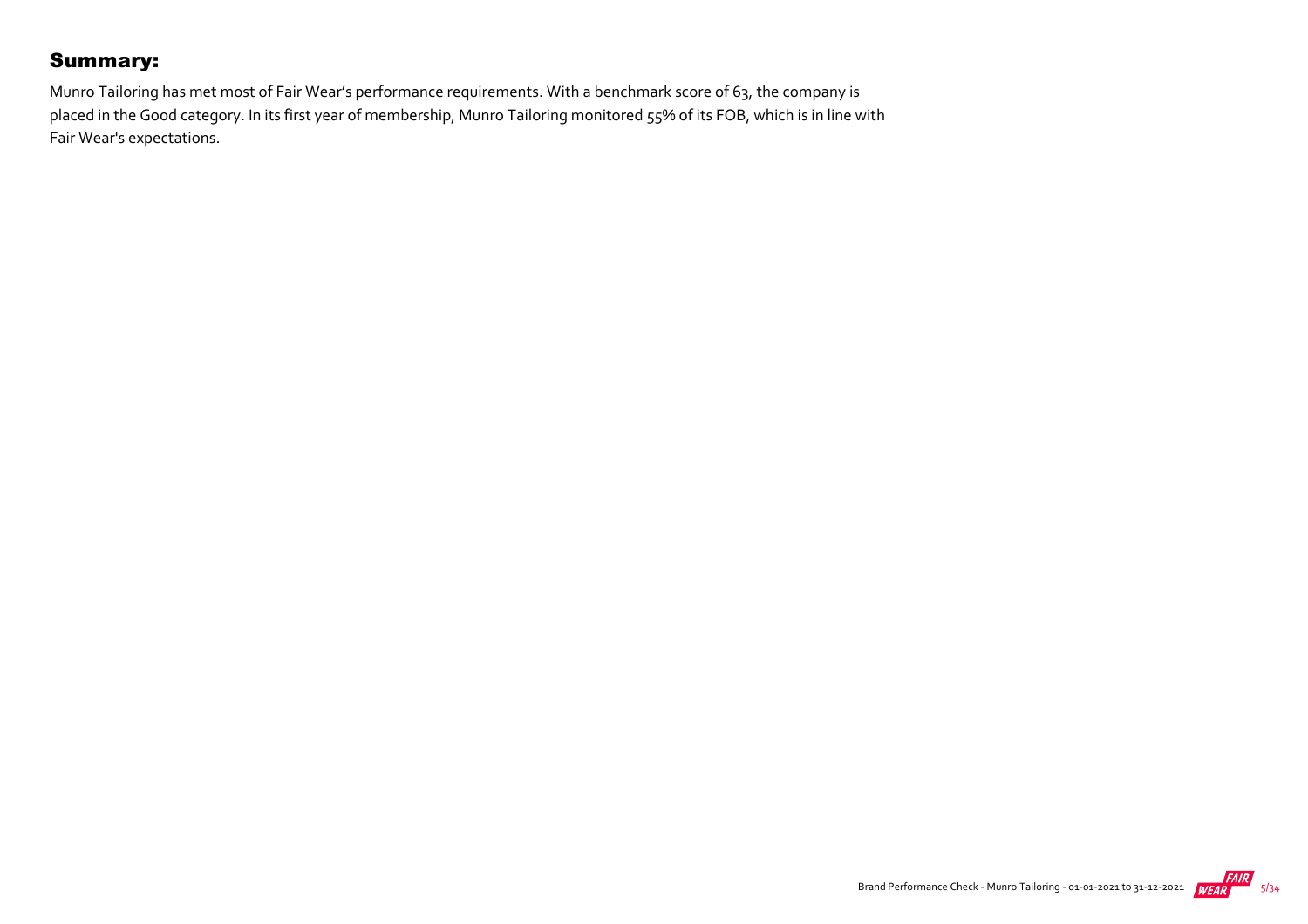#### Corona Addendum:

Munro Tailoring joined Fair Wear in 2021. The company produces tailor-made men's wear (suits, shirts, pants and shoes), mainly as a private label producer for retail customers. During the past financial year, the brand continued to experience the impact of the pandemic. Due to store closures, the company had to reduce its staff by around 30%.

Munro Tailoring maintained the business relationship with all its production locations. It continued to share production forecasts and adjusted planning and capacity depending on the situation with its customers or the situation in the production location. Throughout the process, both its retail customers and the factories were flexible. As Munro Tailoring only orders products that the retail customers have bought, no orders were cancelled.

As it was the first year of Munro Tailoring's Fair Wear membership, the company focused on informing its production locations and staff about Fair Wear and the membership requirements. In addition, it developed a process for human rights due diligence and updated its sourcing policy. At the end of the financial year, it conducted an audit at its Indian production location and started remediation soon afterwards. It also used an external audit report to monitor labour conditions at one of its Chinese production locations. This resulted in a better understanding of risks related to excessive overtime.

Fair Wear recommends Munro Tailoring to focus on getting insight into the link between the prices it pays production locations and the wages workers earn in those locations. This would be a first step to address the topic of living wages throughout the supply chain.

The first performance check makes clear that Munro Tailoring used its first year of membership to create a solid foundation, preparing the company for progress in the coming years.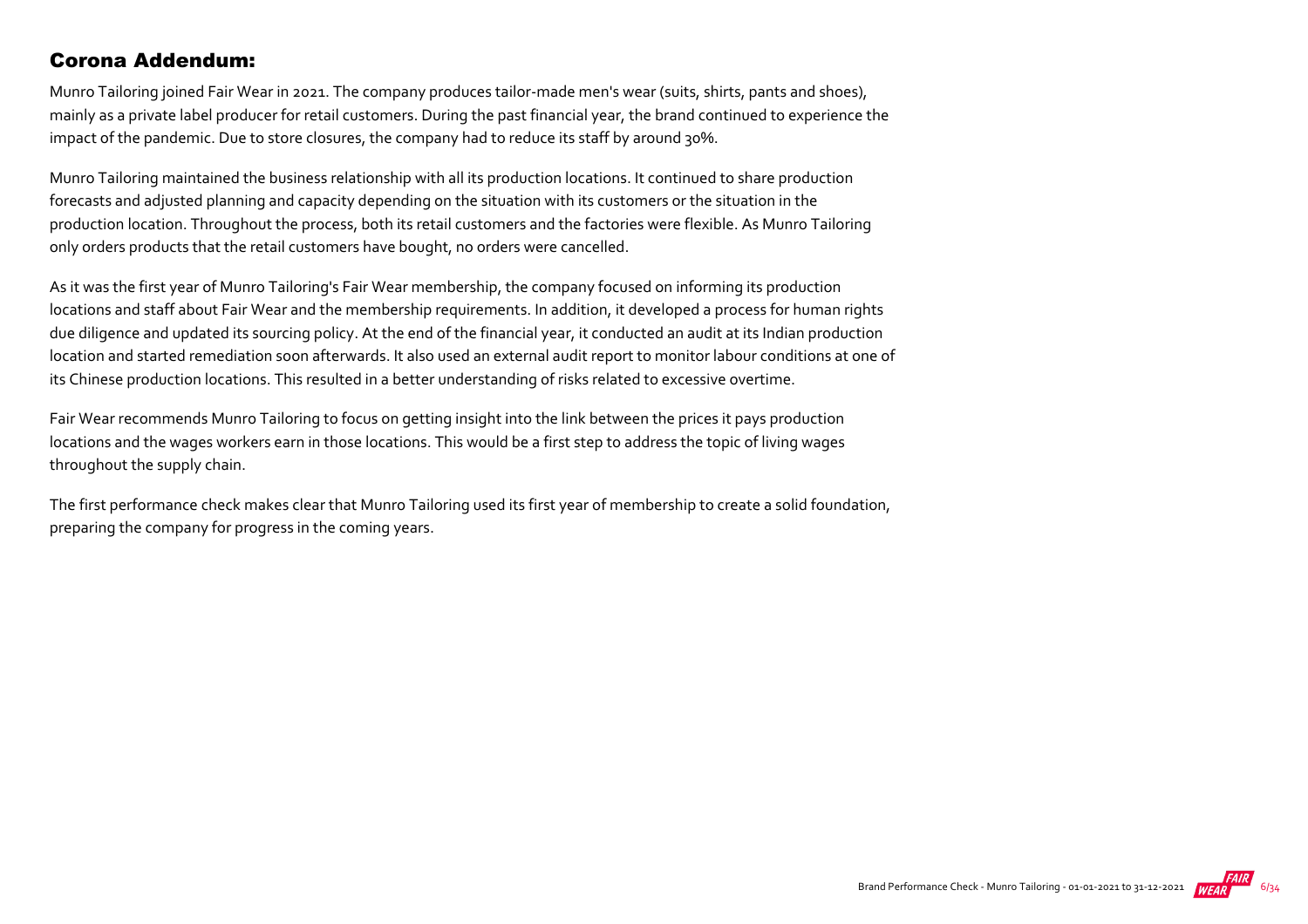#### Performance Category Overview

Leader: This category is for member companies who are doing exceptionally well, and are operating at an advanced level. Leaders show best practices in complex areas such as living wages and freedom of association.

Good: It is Fair Wear's belief that member companies who are making a serious effort to implement the Code of Labour Practices—the vast majority of Fair Wear member companies—are 'doing good' and deserve to be recognized as such. They are also doing more than the average clothing company, and have allowed their internal processes to be examined and publicly reported on by an independent NGO. The majority of member companies will receive a 'Good' rating.

Needs Improvement: Member companies are most likely to find themselves in this category when major unexpected problems have arisen, or if they are unable or unwilling to seriously work towards CoLP implementation. Member companies may be in this category for one year only after which they should either move up to Good, or will be moved to suspended.

Suspended: Member companies who either fail to meet one of the Basic Requirements, have had major internal changes which means membership must be put on hold for a maximum of one year, or have been in Needs Improvement for more than one year. Member companies may remain in this category for one year maximum, after which termination proceedings will come into force.

Categories are calculated based on a combination of benchmarking score and the percentage of own production under monitoring. The specific requirements for each category are outlined in the Brand Performance Check Guide.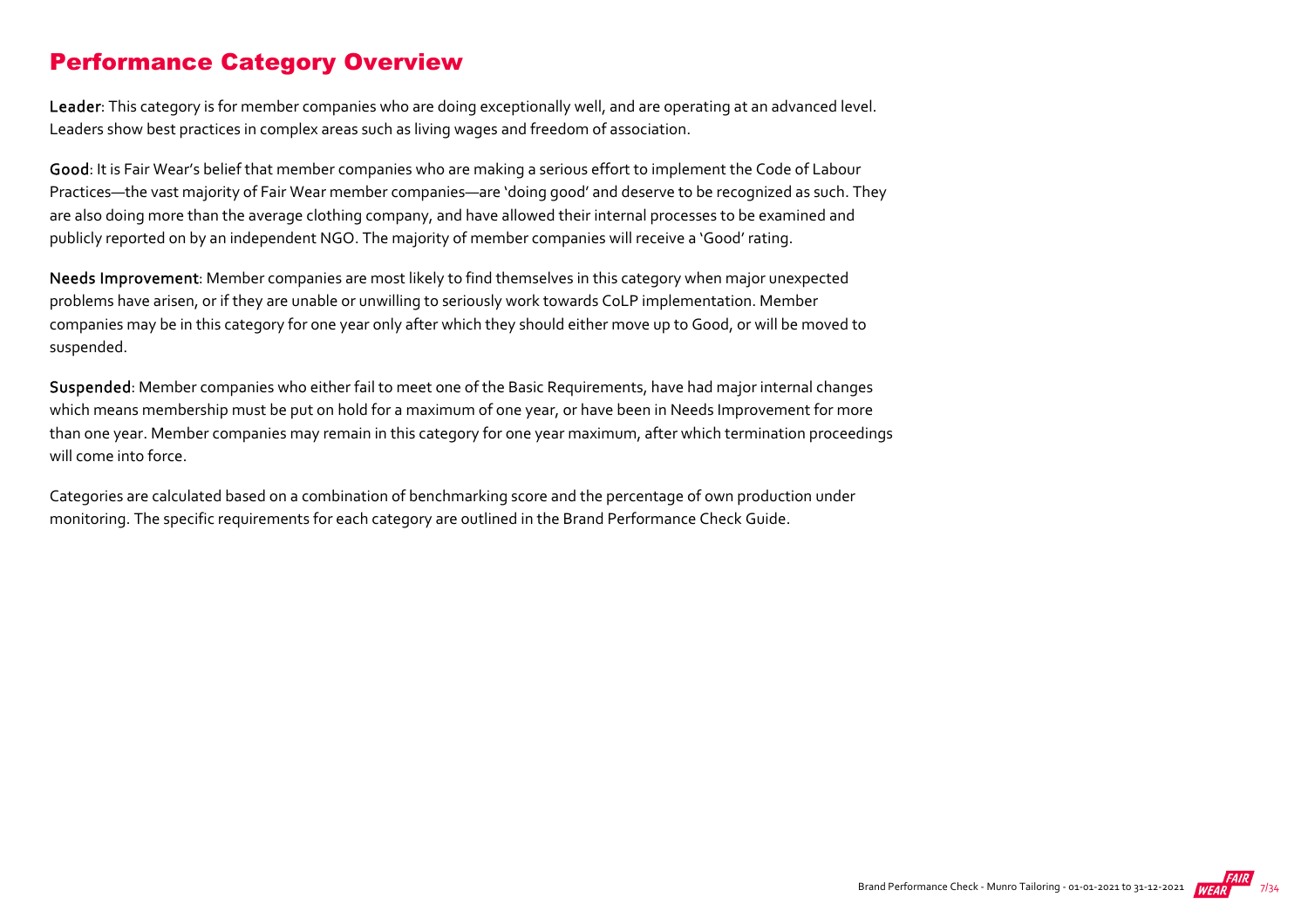## 1. Purchasing Practices

| Performance indicators                                                                                                              | <b>Result</b> | <b>Relevance of Indicator</b>                                                                                                                                                 | <b>Documentation</b>                                   | Score Max | <b>Min</b> |
|-------------------------------------------------------------------------------------------------------------------------------------|---------------|-------------------------------------------------------------------------------------------------------------------------------------------------------------------------------|--------------------------------------------------------|-----------|------------|
| 1.1a Percentage of production volume from<br>production locations where member company buys<br>at least 10% of production capacity. | 76%           | Member companies with less than 10% of a<br>production location's production capacity generally<br>have limited influence on production location<br>managers to make changes. | Supplier information<br>provided by member<br>company. |           | $\circ$    |

Comment: Munro Tailoring has eight production locations, each specialising in a specific product. The company buys 76% of its production volume from production locations where the company buys at least 10% of production capacity.

| Performance indicators                                                                                                        | <b>Result</b> | <b>Relevance of Indicator</b>                                                                                                                                                                                                                                                                                                                     | <b>Documentation</b>                                                   | Score Max | <b>Min</b> |
|-------------------------------------------------------------------------------------------------------------------------------|---------------|---------------------------------------------------------------------------------------------------------------------------------------------------------------------------------------------------------------------------------------------------------------------------------------------------------------------------------------------------|------------------------------------------------------------------------|-----------|------------|
| 1.1b Percentage of production volume from<br>production locations where member company buys<br>less than 2% of its total FOB. | 1%            | Fair Wear provides incentives to clothing brands to<br>consolidate their supplier base, especially at the tail<br>end, as much as possible, and rewards those<br>members who have a small tail end. Shortening the<br>tail end reduces social compliance risks and<br>enhances the impact of efficient use of capital and<br>remediation efforts. | <b>Production location</b><br>information as provided<br>to Fair Wear. |           | O          |

Comment: 1% of Munro Tailoring's FOB comes from production locations where the company buys less than 2% of its total FOB. These are accessory producers.

| Performance indicators                                                                                                                 | <b>Result</b> | <b>Relevance of Indicator</b>                                                                                                                                                  | <b>Documentation</b>                                   | Score Max | <b>Min</b> |
|----------------------------------------------------------------------------------------------------------------------------------------|---------------|--------------------------------------------------------------------------------------------------------------------------------------------------------------------------------|--------------------------------------------------------|-----------|------------|
| 1.2 Percentage of production volume from<br>production locations where a business relationship<br>has existed for at least five years. | 52%           | Stable business relationships support most aspects<br>of the Code of Labour Practices, and give production<br>locations a reason to invest in improving working<br>conditions. | Supplier information<br>provided by member<br>company. |           |            |

Comment: Munro Tailoring is highly dependent on the craftsmanship of its production locations. Once the company has selected a production location that is a good fit, it commits to producing in that location for two to three years as part of the standard contract. Munro Tailoring was founded in 2013, and it has not ended the business relationship with any of its production locations. Over the years a few locations have been added, which was related to expanding the collection.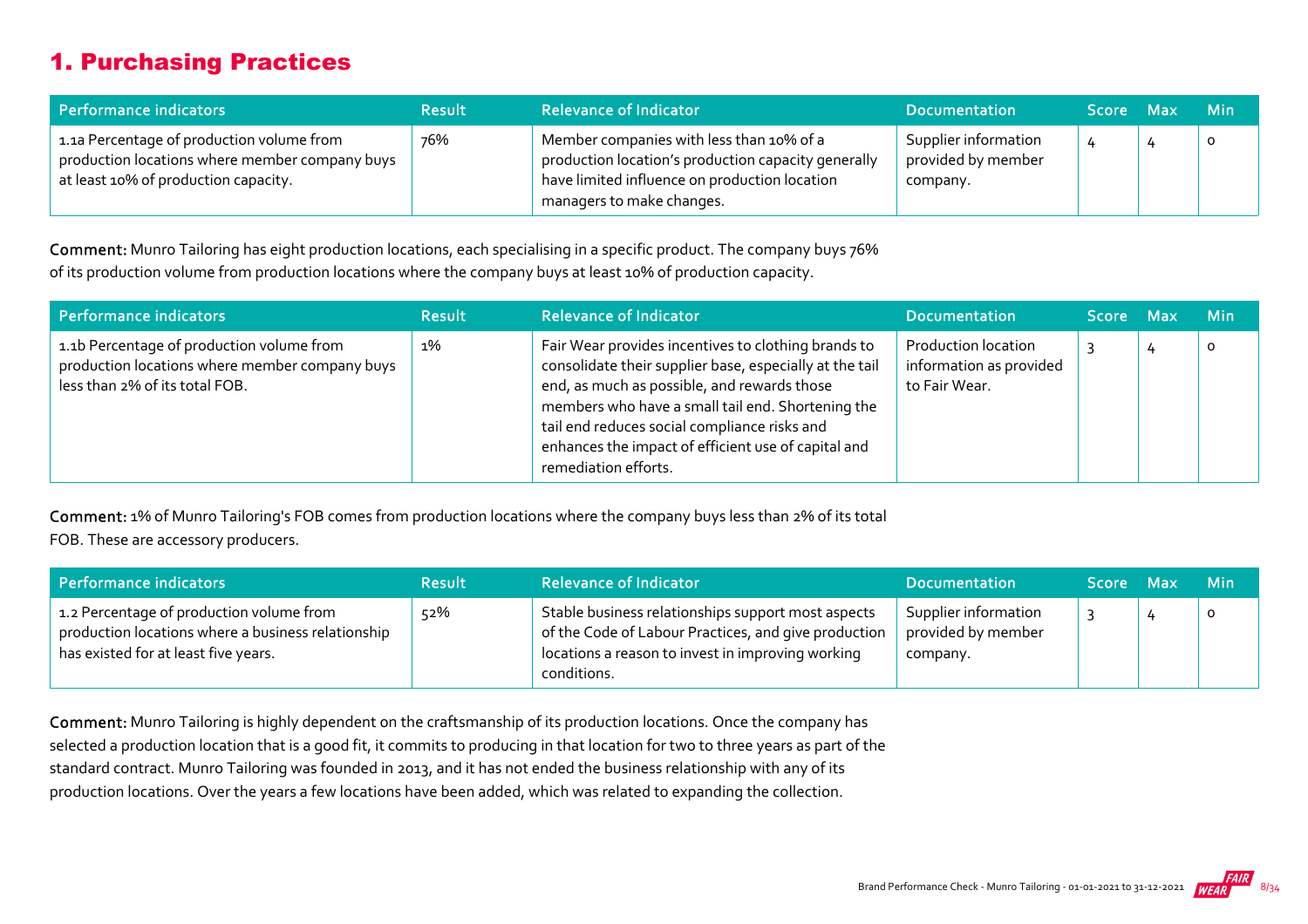| Performance indicators                                                                                                                                            | <b>Result</b> | Relevance of Indicator <b>\</b>                                                                                                                      | <b>Documentation</b>      | <b>Score</b> | Max Min  |   |
|-------------------------------------------------------------------------------------------------------------------------------------------------------------------|---------------|------------------------------------------------------------------------------------------------------------------------------------------------------|---------------------------|--------------|----------|---|
| 1.3 All (new) production locations are required to<br>sign and return the questionnaire with the Code of<br>Labour Practices before first bulk orders are placed. | Yes           | The CoLP is the foundation of all work between<br>production locations and brands, and the first step in<br>developing a commitment to improvements. | Signed CoLPs are on file. |              | <u>_</u> | 0 |

Comment: Munro Tailoring joined Fair Wear at the beginning of 2021. At first, it informed all production locations about its Fair Wear membership via email, requesting them to sign and return the questionnaire with the Code of Labour Practices. Some locations in Italy questioned the relevance of the questionnaire. Munro Tailoring then visited these production locations to explain the rationale behind their Fair Wear membership and the expectations. One production location has not yet signed the questionnaire, but the discussions with the brand are ongoing. In its first year of membership, Munro Tailoring developed an onboarding process, where signing and returning the questionnaire is included.

Recommendation: It is advised to use the outcome of the questionnaires to update the production location data, for instance on leverage and subcontractor information. Moreover, Munro Tailoring is also encouraged to continue its follow up with suppliers in case they do not endorse the Code of Labour Practices or show resistance in some of the replies.

| Performance indicators                                                                                                | <b>Result</b> | <b>Relevance of Indicator</b>                                                                          | <b>Documentation</b>                                                                                | Score Max | <b>Min</b> |
|-----------------------------------------------------------------------------------------------------------------------|---------------|--------------------------------------------------------------------------------------------------------|-----------------------------------------------------------------------------------------------------|-----------|------------|
| 1.4 Member company conducts human rights due<br>diligence at all (new) production locations before<br>placing orders. | Advanced      | Due diligence helps to identify, prevent and mitigate<br>potential human rights problems at suppliers. | Documentation may<br>include pre-audits,<br>existing audits, other<br>types of risk<br>assessments. |           | $\circ$    |

Comment: Munro Tailoring focused in its first year of membership on developing a due diligence process. This process consists of several steps and combines product requirements with human rights risks related to the product and to the production country. Throughout the process, different people from different departments are involved and it is clear what steps need to be taken to onboard a factory. During this process, Munro Tailoring uses information provided by Fair Wear through its country studies, and tools such as the Health and Safety checklist.

Besides the general due diligence process, Munro Tailoring also created an overview of the main risks related to COVID‐19 (Health & Safety, Wages, Subcontracting, Freedom of Association) and discussed the situation in the different production locations.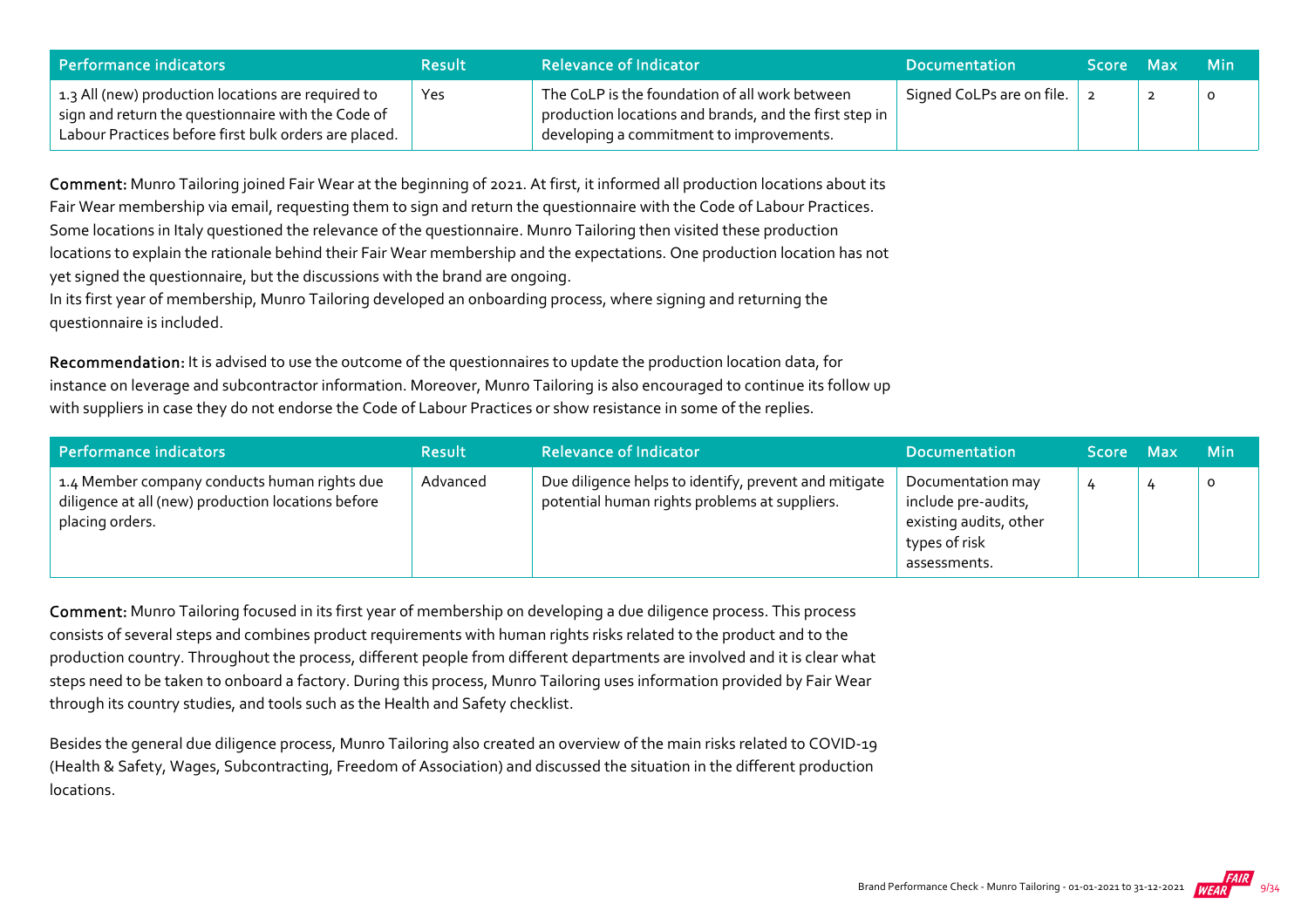| Performance indicators                                                                                      | <b>Result</b> | <b>Relevance of Indicator</b>                                                                                                          | <b>Documentation</b>                                                                        | <b>Score</b> | Max | <b>Min</b> |
|-------------------------------------------------------------------------------------------------------------|---------------|----------------------------------------------------------------------------------------------------------------------------------------|---------------------------------------------------------------------------------------------|--------------|-----|------------|
| 1.5 Production location compliance with Code of<br>Labour Practices is evaluated in a systematic<br>manner. | No            | A systemic approach is required to integrate social<br>compliance into normal business processes, and<br>supports good decisionmaking. | Documentation of<br>systemic approach:<br>rating systems,<br>checklists, databases,<br>etc. |              |     | 0          |

Comment: Munro Tailoring has a general supplier evaluation process focused on quality and order accuracy, which is discussed with suppliers on a regular basis. The company is planning to include compliance with the Code of Labour Practices in this process. Because Munro Tailoring has specialised production locations for specific products and only orders items that have been requested by the final customer, it is not possible to use the results of supplier evaluation to reward production locations with more orders.

Recommendation: As an additional step on top of the supplier evaluation, Munro Tailoring could consider giving suppliers the tools to conduct a self‐evaluation. Furthermore, it could ask its suppliers to evaluate the purchasing practices of Munro Tailoring.

| Performance indicators                                                                    | <b>Result</b>                                 | <b>Relevance of Indicator</b>                                                                                                               | <b>Documentation</b>                            | Score Max | <b>Min</b> |
|-------------------------------------------------------------------------------------------|-----------------------------------------------|---------------------------------------------------------------------------------------------------------------------------------------------|-------------------------------------------------|-----------|------------|
| 1.6 The member company's production planning<br>systems support reasonable working hours. | Strong,<br>integrated<br>systems in<br>place. | Member company production planning systems can<br>have a significant impact on the levels of excessive<br>overtime at production locations. | Documentation of<br>robust planning<br>systems. |           | $\circ$    |

Comment: Munro Tailoring places orders at its production locations every week. At the beginning of the year, it provides all production locations with an estimate of expected pieces per week, outlining a pessimistic, realistic and optimistic scenario. Every quarter these forecasts are adjusted if needed. The company is in weekly, and sometimes daily, contact with production locations to monitor capacity and unexpected overtime. In its planning, it accommodates public holidays, planned vacation times and longer‐term absences, for example, due to COVID‐19.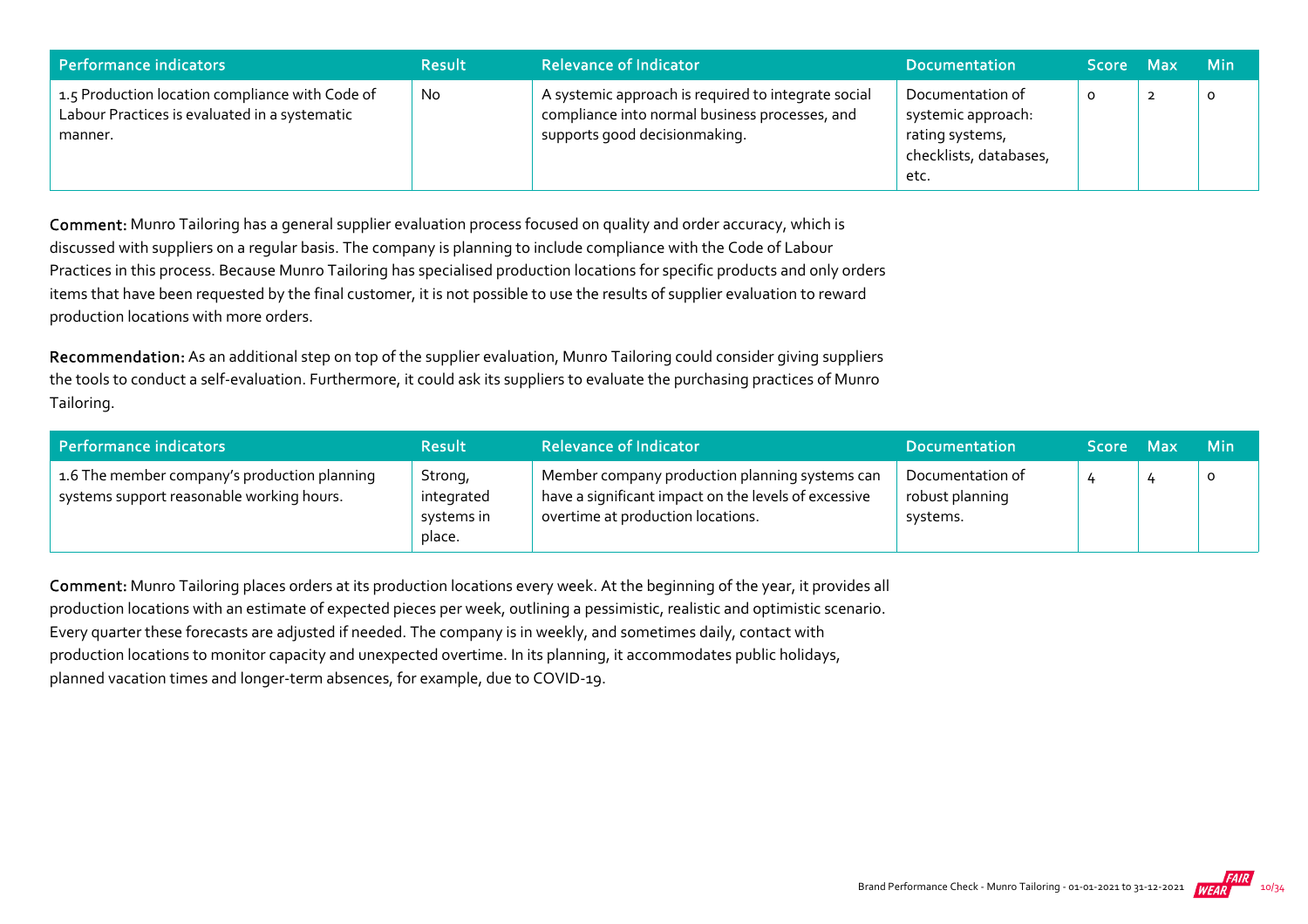| <b>Performance indicators</b>                                                      | <b>Result</b>           | <b>Relevance of Indicator</b>                                                                                                                                                                               | <b>Documentation</b>                                                                                                                                                                                                     | <b>Score</b> | Max | <b>Min</b> |
|------------------------------------------------------------------------------------|-------------------------|-------------------------------------------------------------------------------------------------------------------------------------------------------------------------------------------------------------|--------------------------------------------------------------------------------------------------------------------------------------------------------------------------------------------------------------------------|--------------|-----|------------|
| 1.7 Degree to which member company mitigates<br>root causes of excessive overtime. | Intermediate<br>efforts | Some production delays are outside of the control of<br>member companies; however there are a number of<br>steps that can be taken to address production delays<br>without resorting to excessive overtime. | Evidence of how<br>member responds to<br>excessive overtime and<br>strategies that help<br>reduce the risk of<br>excessive overtime, such<br>as: root cause analysis,<br>reports, correspondence<br>with factories, etc. |              | 6   | $\circ$    |

Comment: An external audit report Munro Tailoring collected indicated excessive overtime. Munro Tailoring discussed this finding with the factory and received information about actual working hours, which did not signal excessive overtime. The company is aware of the general risk of excessive overtime in China and is in discussion with the factory about the discrepancies between the audit and the provided evidence. As this was the first time Munro Tailoring discussed audit results with the factory, the company did not yet discuss and address root causes.

Recommendation: Besides discussing it with the supplier and assessing root causes, Fair Wear strongly recommends Munro Tailoring actively take measures when excessive overtime is found. Measures such as regular checks by the local technician, document checking and interviewing workers help assess whether and why excessive overtime takes place.

| Performance indicators                                                                                               | Result       | <b>Relevance of Indicator</b>                                                                                                                                                                                   | <b>Documentation</b>                                                                                                        | Score Max | <b>Min</b> |
|----------------------------------------------------------------------------------------------------------------------|--------------|-----------------------------------------------------------------------------------------------------------------------------------------------------------------------------------------------------------------|-----------------------------------------------------------------------------------------------------------------------------|-----------|------------|
| 1.8 Member company can demonstrate the link<br>between its buying prices and wage levels in<br>production locations. | Insufficient | Understanding the labour component of buying<br>prices is an essential first step for member<br>companies towards ensuring the payment of<br>minimum wages - and towards the implementation<br>of living wages. | Interviews with<br>production staff,<br>documents related to<br>member's pricing policy<br>and system, buying<br>contracts. | O         |            |

Comment: Munro Tailoring has a detailed breakdown of its production costs and also has insights into the minutes needed to produce each item. At the moment the company does not yet link the labour costs to wages paid in the factory.

Requirement: Munro Tailoring needs to demonstrate an understanding of the link between buying prices and wage levels, to ensure their pricing allows for the payment of the legal minimum wage.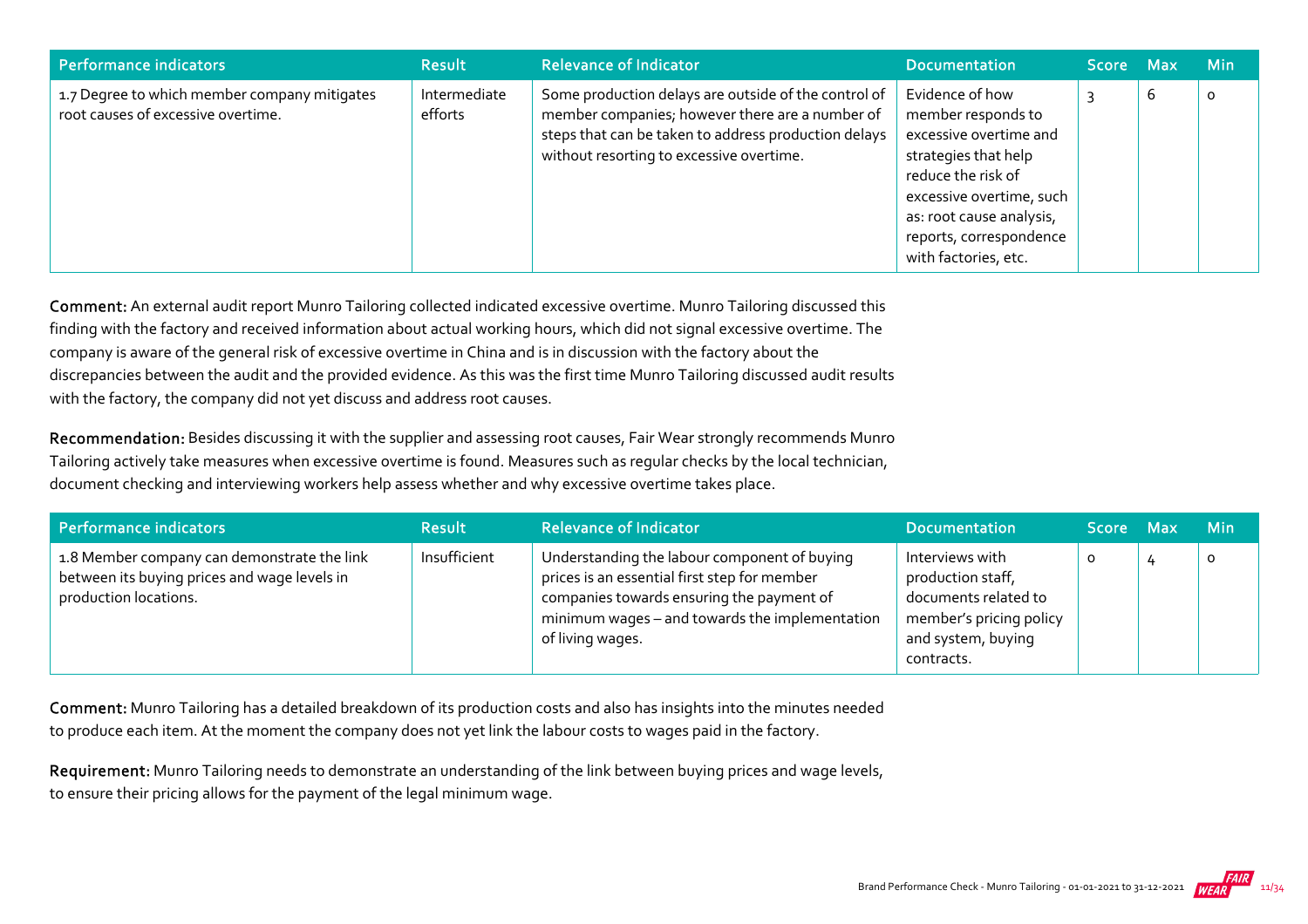| Performance indicators                                                                                                                                                 | <b>Result</b>                        | <b>Relevance of Indicator</b>                                                                                                                                                                                                                                                       | <b>Documentation</b>                                                                                                                                                                                                      | Score Max |         | <b>Min</b> |
|------------------------------------------------------------------------------------------------------------------------------------------------------------------------|--------------------------------------|-------------------------------------------------------------------------------------------------------------------------------------------------------------------------------------------------------------------------------------------------------------------------------------|---------------------------------------------------------------------------------------------------------------------------------------------------------------------------------------------------------------------------|-----------|---------|------------|
| 1.9 Member company actively responds if<br>production locations fail to pay legal minimum<br>wages and/or fail to provide wage data to verify<br>minimum wage is paid. | No problems<br>reported/no<br>audits | If a supplier fails to pay minimum wage or minimum<br>wage payments cannot be verified, Fair Wear<br>member companies are expected to hold<br>management of the supplier accountable for<br>respecting local labour law. Payment below<br>minimum wage must be remediated urgently. | Complaint reports,<br>CAPs, additional emails,<br>Fair Wear Audit Reports<br>or additional monitoring<br>visits by a Fair Wear<br>auditor, or other<br>documents that show<br>minimum wage issue is<br>reported/resolved. | N/A       | $\circ$ | $-2$       |

Comment: Audits did not identify problems with the payment of legal minimum wage. In addition, Munro Tailoring checked with all production locations about the impact of COVID-19 measures on wages. In India, the factory was closed due to a lockdown. The factory manager ensured all workers continued to be paid the legal minimum wage during this period.

| Performance indicators                                            | <b>Result</b> | <b>Relevance of Indicator</b>                                                                                                                                                                                                                 | <b>Documentation</b>                                                                                                    | Score Max |         | <b>Min</b> |
|-------------------------------------------------------------------|---------------|-----------------------------------------------------------------------------------------------------------------------------------------------------------------------------------------------------------------------------------------------|-------------------------------------------------------------------------------------------------------------------------|-----------|---------|------------|
| 1.10 Evidence of late payments to suppliers by<br>member company. | No            | Late payments to suppliers can have a negative<br>impact on production locations and their ability to<br>pay workers on time. Most garment workers have<br>minimal savings, and even a brief delay in payments<br>can cause serious problems. | Based on a complaint or<br>audit report; review of<br>production location and<br>member company<br>financial documents. |           | $\circ$ | $-1$       |

Comment: Due to COVID‐19, Munro Tailoring extended its payment terms from 30 to 60 or 90 days. This was done in discussions with and after agreement from the production locations. Munro Tailoring resumed its regular payment terms with most production locations after a few months.

| <b>Performance indicators</b>                                                                                                                      | <b>Result</b> | <b>Relevance of Indicator</b>                                                                                                                                                               | <b>Documentation</b>                                                                                                                                                       | Score Max |   | <b>Min</b> |
|----------------------------------------------------------------------------------------------------------------------------------------------------|---------------|---------------------------------------------------------------------------------------------------------------------------------------------------------------------------------------------|----------------------------------------------------------------------------------------------------------------------------------------------------------------------------|-----------|---|------------|
| 1.11 Degree to which member company assesses<br>and responds to root causes for wages that are<br>lower than living wages in production locations. | Intermediate  | Assessing the root causes for wages lower than living<br>wages will determine what strategies/interventions<br>are needed for increasing wages, which will result in<br>a systemic approach | Evidence of how<br>payment below living<br>wage was addressed,<br>such as: Internal policy<br>and strategy<br>documents, reports,<br>correspondence with<br>factories, etc |           | b | $\Omega$   |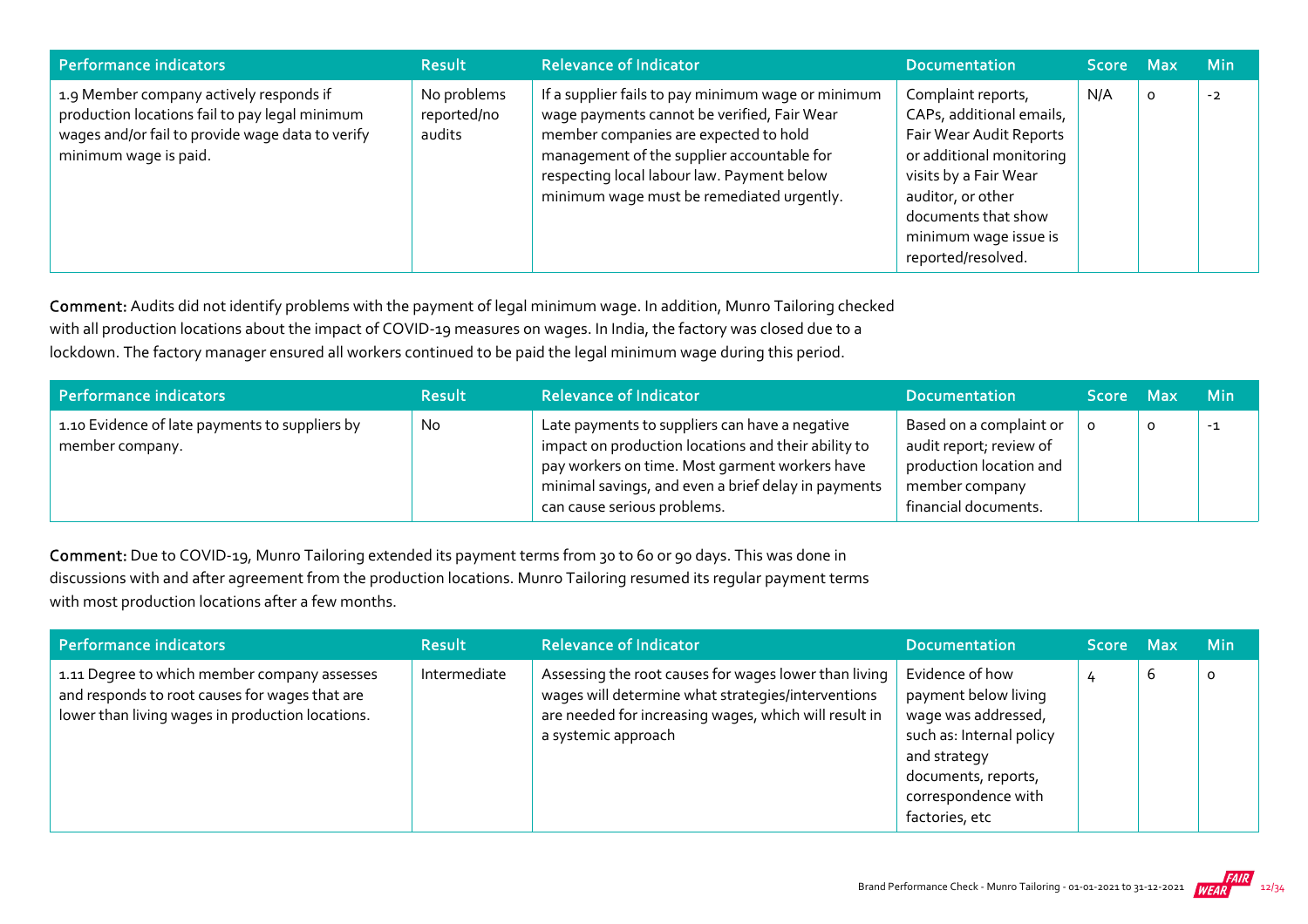Comment: The audit for the production location in India indicated wages are below living wage estimates. Munro Tailoring has discussed this finding with the production location and also started to discuss possible solutions internally and with Fair Wear experts.

Recommendation: Fair Wear encourages Munro Tailoring to involve worker representatives and local organisations in assessing the root causes of wages lower than living wages. It is advised that the outcomes of the root cause analysis are discussed internally and with top management, to form a basis for an embedded strategy.

| Performance indicators                                                                                   | <b>Result</b> | <b>Relevance of Indicator</b>                                                                                                                                                                                                                                        | <b>Documentation</b>                                   | Score Max | <b>Min</b> |
|----------------------------------------------------------------------------------------------------------|---------------|----------------------------------------------------------------------------------------------------------------------------------------------------------------------------------------------------------------------------------------------------------------------|--------------------------------------------------------|-----------|------------|
| 1.12 Percentage of production volume from<br>factories owned by the member company (bonus<br>indicator). | None          | Owning a supplier increases the accountability and<br>reduces the risk of unexpected CoLP violations.<br>Given these advantages, this is a bonus indicator.<br>Extra points are possible, but the indicator will not<br>negatively affect an member company's score. | Supplier information<br>provided by member<br>company. | N/A       | $\circ$    |

| Performance indicators                                         | <b>Result</b> | <b>Relevance of Indicator</b>                                                                                                                                                                | Documentation                                                                                                                                                               | Score Max |   | Min     |
|----------------------------------------------------------------|---------------|----------------------------------------------------------------------------------------------------------------------------------------------------------------------------------------------|-----------------------------------------------------------------------------------------------------------------------------------------------------------------------------|-----------|---|---------|
| 1.13 Member company determines and finances<br>wage increases. | None          | Assessing the root causes for wages lower than living<br>wages will determine what strategies/interventions<br>are needed for increasing wages, which will result in<br>a systemic approach. | Evidence of how<br>payment below living<br>wage was addressed,<br>such as: internal policy<br>and strategy<br>documents, reports,<br>correspondence with<br>factories, etc. | O         | ь | $\circ$ |

Comment: As it was the first year of Munro Tailoring's Fair Wear membership, the company did not determine or finance wage increases.

Recommendation: In determining what is needed and how wages should be increased, it is recommended to involve worker representation.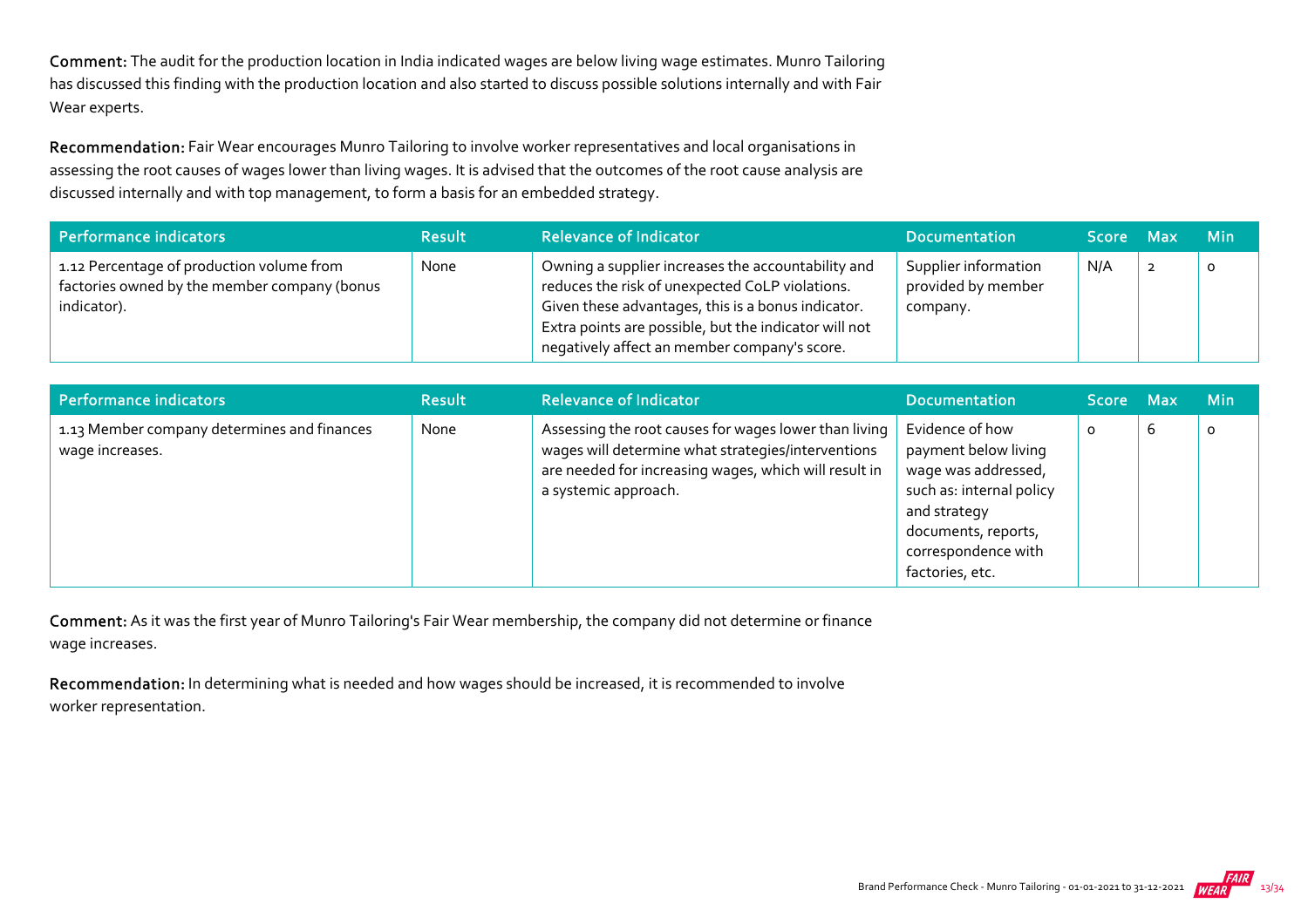| Performance indicators                                                                              | <b>Result</b> | <b>Relevance of Indicator</b>                                                                                        | <b>Documentation</b>                                                                                                                                                             | Score Max |   | <b>Min</b> |
|-----------------------------------------------------------------------------------------------------|---------------|----------------------------------------------------------------------------------------------------------------------|----------------------------------------------------------------------------------------------------------------------------------------------------------------------------------|-----------|---|------------|
| 1.14 Percentage of production volume where the<br>member company pays its share of the target wage. | о%            | Fair Wear member companies are challenged to<br>adopt approaches that absorb the extra costs of<br>increasing wages. | Member company's own<br>documentation,<br>evidence of target wage<br>implementation, such as<br>wage reports, factory<br>documentation,<br>communication with<br>factories, etc. |           | b | O          |

Comment: As it was the first year of Munro Tailoring's Fair Wear membership, the company did not actively contribute to higher wages.

## Purchasing Practices

Possible Points: 52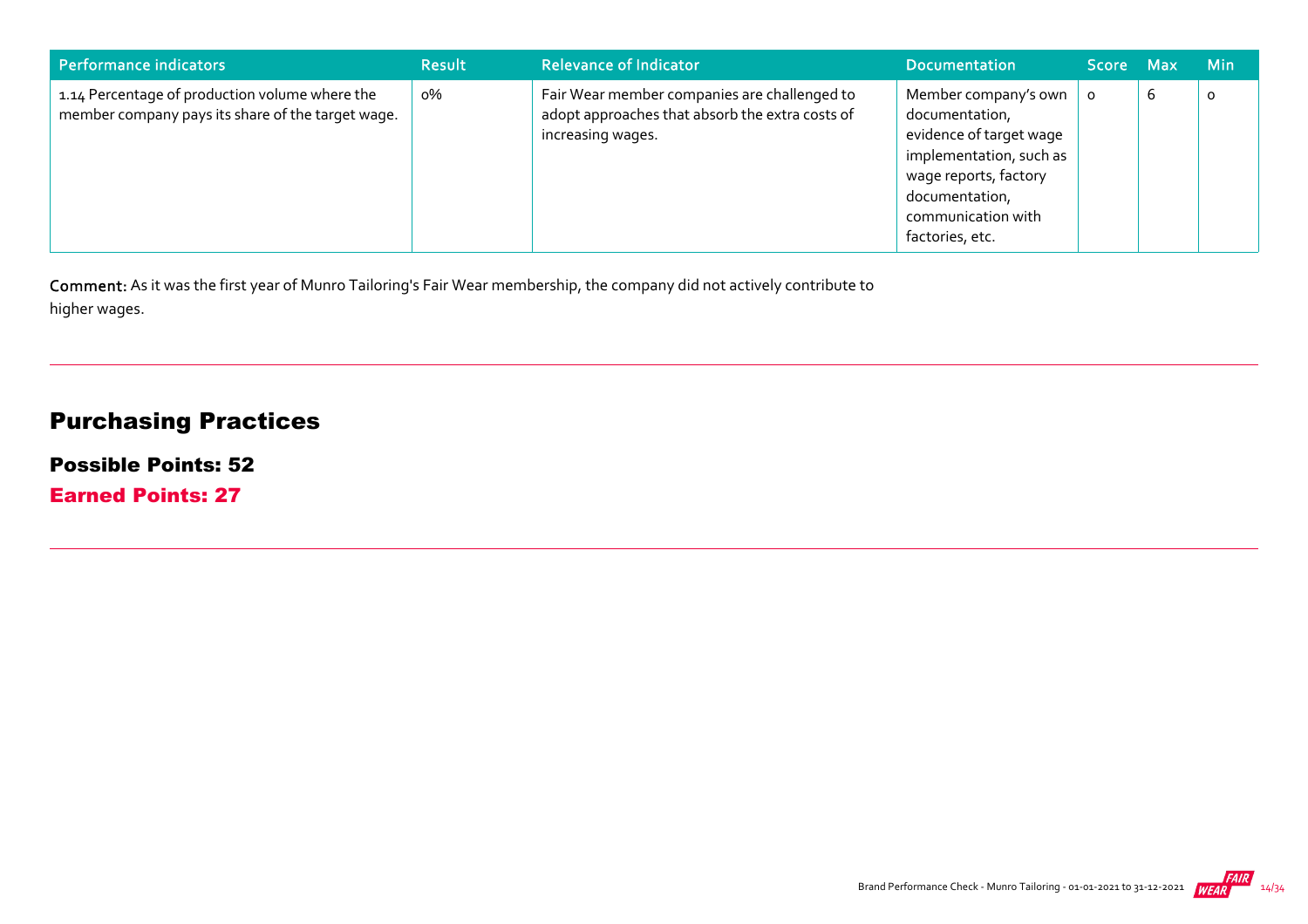## 2. Monitoring and Remediation

| <b>Basic measurements</b>                                                                     | <b>Result</b>                                                                          | <b>Comments</b>                                                                                                                                                  |
|-----------------------------------------------------------------------------------------------|----------------------------------------------------------------------------------------|------------------------------------------------------------------------------------------------------------------------------------------------------------------|
| % of production volume where an audit took place.                                             | 55%                                                                                    |                                                                                                                                                                  |
| % of production volume where monitoring requirements for low-risk countries are<br>fulfilled. | о%                                                                                     | To be counted towards the monitoring threshold, FWF<br>low-risk policy should be implemented. See indicator 2.9.<br>(N/A = no production in low risk countries.) |
| Member meets monitoring requirements for tail-end production locations.                       | First or second year<br>member and tail-end<br>monitoring requirements<br>do not apply | 1st or 2nd year member and tail-end monitoring<br>requirements do not apply.                                                                                     |
| Requirement(s) for next performance check                                                     |                                                                                        |                                                                                                                                                                  |
| Total monitoring threshold:                                                                   | 55%                                                                                    | Measured as percentage of production volume<br>(Minimums: 1 year: 40%; 2 years 60%; 3 years+: 80-100%)                                                           |

| Performance indicators                                                                               | <b>Result</b> | <b>Relevance of Indicator</b>                                                                                    | <b>Documentation</b>                                                              | Score Max | <b>Min</b> |
|------------------------------------------------------------------------------------------------------|---------------|------------------------------------------------------------------------------------------------------------------|-----------------------------------------------------------------------------------|-----------|------------|
| 2.1 Specific staff person is designated to follow up<br>on problems identified by monitoring system. | Yes           | Followup is a serious part of Fair Wear membership,<br>and cannot be successfully managed on an ad-hoc<br>basis. | Manuals, emails, etc.,<br>demonstrating who the<br>designated staff person<br>.כו |           | $-2$       |

Comment: Munro Tailoring has a specific staff person designated to follow up on problems identified by the monitoring system.

| Performance indicators                                     | <b>Result</b>                                                          | <b>Relevance of Indicator</b>                                                                                                                                                    | <b>Documentation</b>                 | Score Max |         | <b>Min</b> |
|------------------------------------------------------------|------------------------------------------------------------------------|----------------------------------------------------------------------------------------------------------------------------------------------------------------------------------|--------------------------------------|-----------|---------|------------|
| 2.2 Quality of own auditing system meets FWF<br>standards. | Member makes<br>use of FWF<br>audits and/or<br>external audits<br>only | In case Fair Wear teams cannot be used, the<br>member companies' own auditing system must<br>ensure sufficient quality in order for Fair Wear to<br>approve the auditing system. | Information on audit<br>methodology. | N/A       | $\circ$ | $-1$       |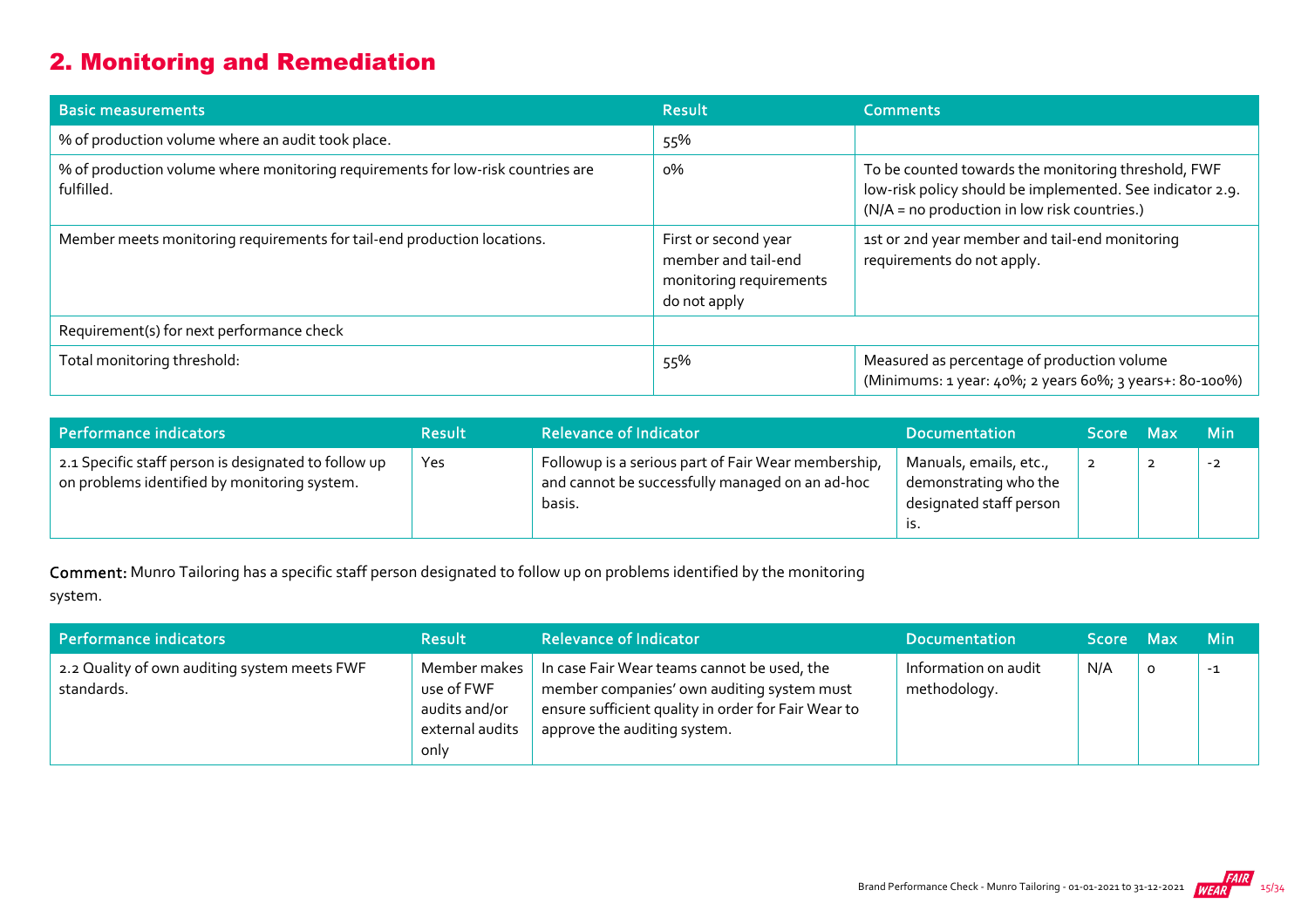| Performance indicators                                                                                                                                                                            | <b>Result</b> | <b>Relevance of Indicator</b>                                                                                                                                                                    | <b>Documentation</b>                                                                                                                      | Score Max | <b>Min</b> |
|---------------------------------------------------------------------------------------------------------------------------------------------------------------------------------------------------|---------------|--------------------------------------------------------------------------------------------------------------------------------------------------------------------------------------------------|-------------------------------------------------------------------------------------------------------------------------------------------|-----------|------------|
| 2.3 Audit Report and Corrective Action Plan (CAP)<br>findings are shared with factory and worker<br>representation where applicable. Improvement<br>timelines are established in a timely manner. | Yes           | 2 part indicator: Fair Wear audit reports were shared<br>and discussed with suppliers within two months of<br>audit receipt AND a reasonable time frame was<br>specified for resolving findings. | Corrective Action Plans,<br>emails; findings of<br>followup audits; brand<br>representative present<br>during audit exit<br>meeting, etc. |           | $-1$       |

Comment: Munro Tailoring had one Fair Wear audit in the last financial year. It shared the audit and Corrective Action Plan with the factory.

Recommendation: Before an audit takes place, Munro Tailoring is recommended to check with the supplier whether worker representatives are active. In this way, they can be involved from the start of an audit and be invited to the audit opening and exit meeting. Including workers when following up on audit reports allows them to be informed of issues in the factory and have a voice in the prioritisation of issues.

| Performance indicators                                                                                                      | <b>Result</b> | <b>Relevance of Indicator</b>                                                                                                                                  | <b>Documentation</b>                                                                                                                                                                                                                 | Score Max |   | <b>Min</b> |
|-----------------------------------------------------------------------------------------------------------------------------|---------------|----------------------------------------------------------------------------------------------------------------------------------------------------------------|--------------------------------------------------------------------------------------------------------------------------------------------------------------------------------------------------------------------------------------|-----------|---|------------|
| 2.4 Degree of progress towards resolution of<br>existing Corrective Action Plans and remediation of<br>identified problems. | <b>Basic</b>  | Fair Wear considers efforts to resolve CAPs to be<br>one of the most important things that member<br>companies can do towards improving working<br>conditions. | CAP-related<br>documentation<br>including status of<br>findings, documentation<br>of remediation and<br>follow up actions taken<br>by member. Reports of<br>quality assessments.<br>Evidence of<br>understanding relevant<br>issues. | 4         | 8 | $-2$       |

Comment: Munro Tailoring maintains an overview of all CSR information of its suppliers, which is also used as input for the specific development plans per production location. in 2021, the company followed up after audits in India and China. The focus was initially on Health and Safety issues, such as floor mats. Munro Tailoring also discussed the possibility of worker training and asked for additional evidence related to working hours (see indicator 1.7).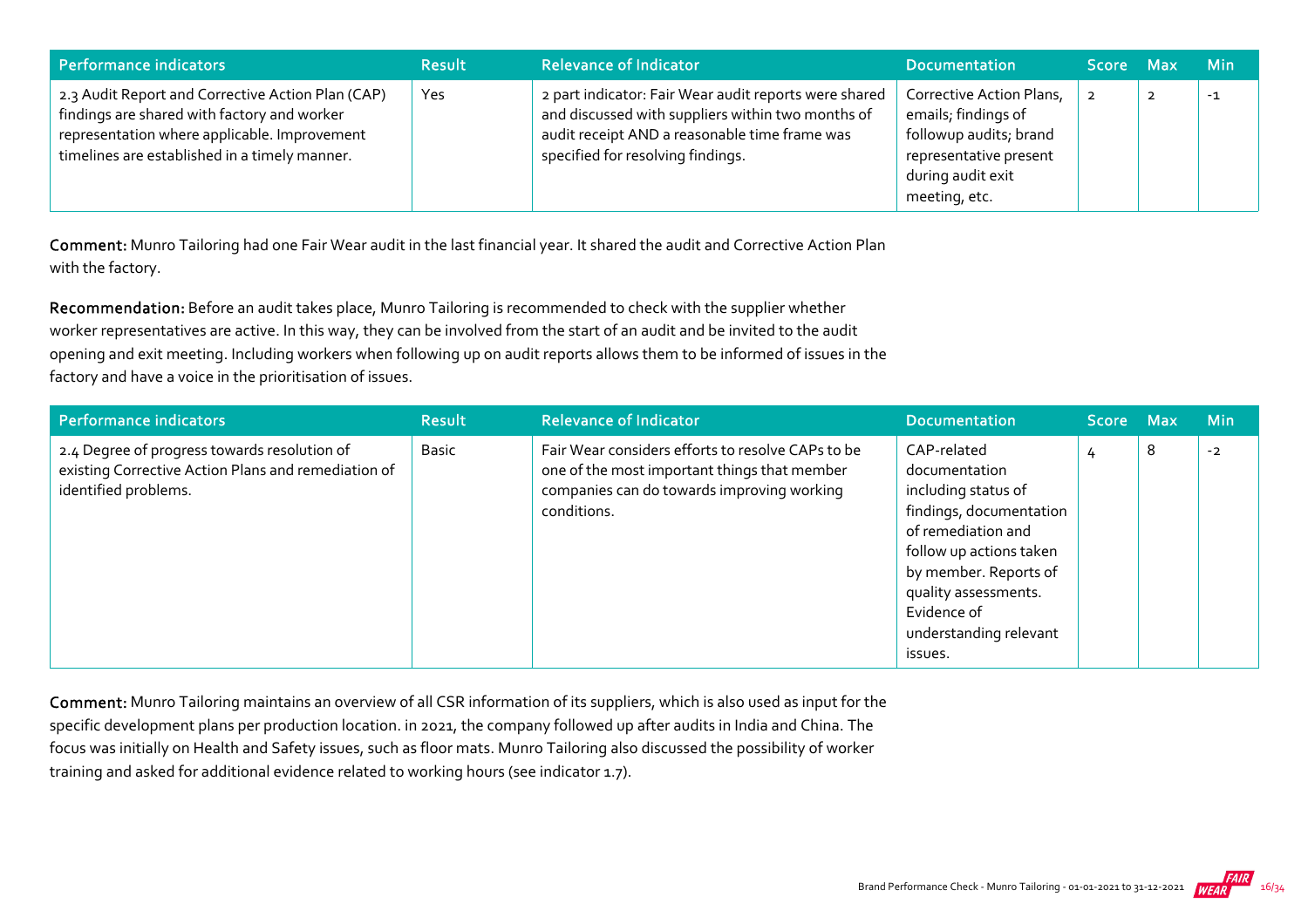Related to COVID‐19, the company continued to discuss necessary Health and Safety measures and the possible impact of absent workers (due to illness or quarantine) on production. The company continued to accommodate changes in capacity, often together with its retail partners.

Recommendation: Fair Wear encourages Munro Tailoring to continue strengthening their system to analyse how they might have contributed to findings and what changes they can make in their purchasing practices.

| Performance indicators                                                                                                                           | <b>Result</b> | <b>Relevance of Indicator</b>                                                                                                                                                                                                                  | <b>Documentation</b>                                                                                                           | Score Max | <b>Min</b> |
|--------------------------------------------------------------------------------------------------------------------------------------------------|---------------|------------------------------------------------------------------------------------------------------------------------------------------------------------------------------------------------------------------------------------------------|--------------------------------------------------------------------------------------------------------------------------------|-----------|------------|
| 2.5 Percentage of production volume from<br>production locations that have been visited by the<br>member company in the previous financial year. | 100%          | Due to the Covid-19 pandemic, brands could often<br>not visit their suppliers from March - December<br>2020. For consistency purposes, we therefore<br>decided to score all our member brands N/A on<br>visiting suppliers over the year 2020. | Member companies<br>should document all<br>production location<br>visits with at least the<br>date and name of the<br>visitor. |           | $\circ$    |

Comment: Munro Tailoring has local staff in all production countries that visit the factory regularly or are even stationed at the factory to oversee the production process. In addition, staff from the Netherlands visited production locations in Italy and India in the past financial year.

| Performance indicators                                          | <b>Result</b>                                                        | <b>Relevance of Indicator</b>                                                                                               | <b>Documentation</b>                                                                                    | <b>Score</b> | Max | <b>Min</b> |
|-----------------------------------------------------------------|----------------------------------------------------------------------|-----------------------------------------------------------------------------------------------------------------------------|---------------------------------------------------------------------------------------------------------|--------------|-----|------------|
| 2.6 Existing audit reports from other sources are<br>collected. | Yes, quality<br>assessed and<br>corrective<br>actions<br>implemented | Existing reports form a basis for understanding the<br>issues and strengths of a supplier, and reduces<br>duplicative work. | Audit reports are on file;<br>evidence of followup on<br>prior CAPs. Reports of<br>quality assessments. |              |     | $\circ$    |

Comment: Munro Tailoring received an external audit for one of its Chinese production locations. It created a Corrective Action Plan based on the audit report and could show active follow‐up.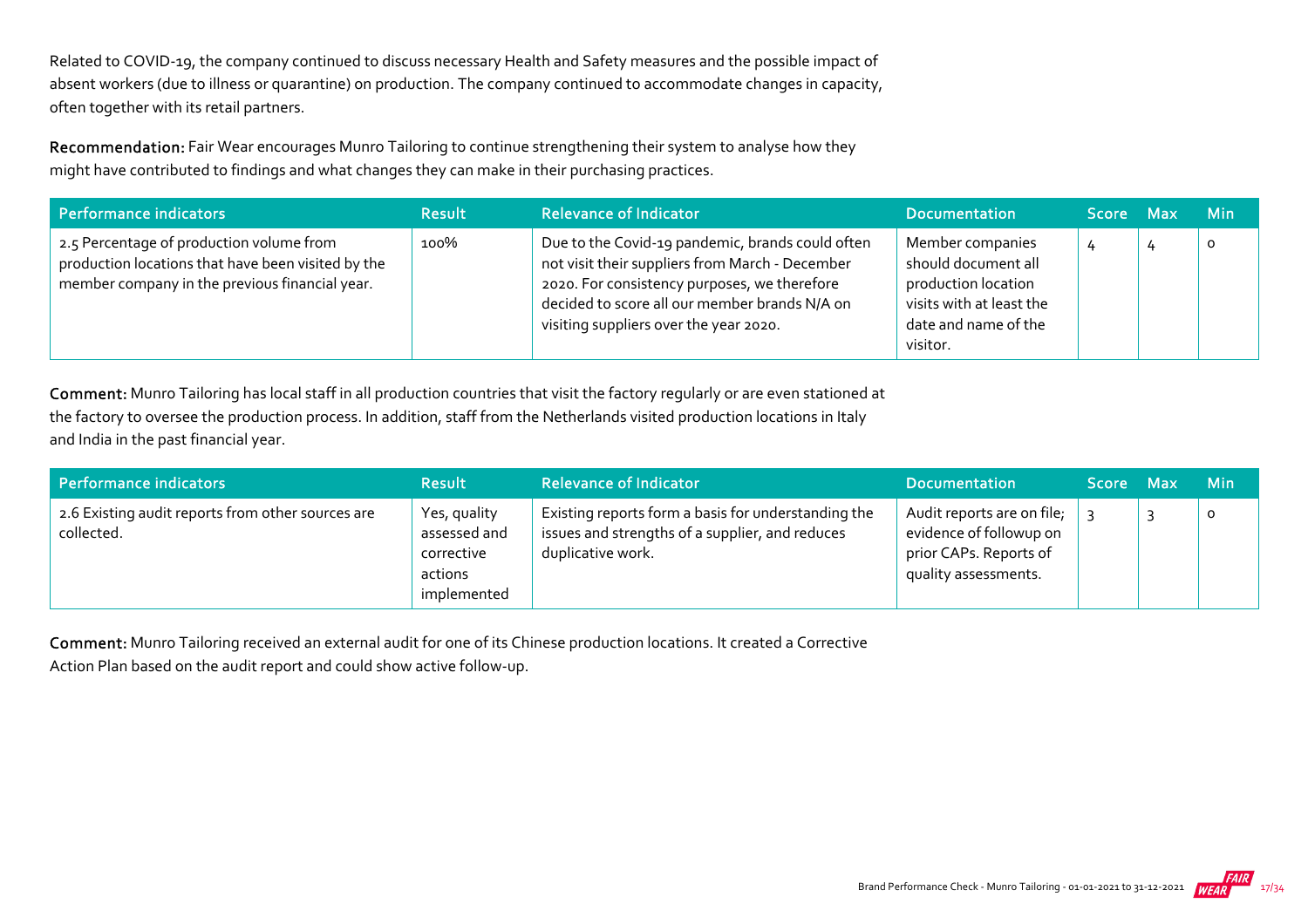| <b>Performance indicators</b>                                                                              | <b>Result</b>                                                                           | <b>Relevance of Indicator</b>                                                                                                                                                                                                                                                                                                                                                                              | <b>Documentation</b>                                                                                                                                                                                                                                                               | <b>Score</b>   | <b>Max</b> | Min  |
|------------------------------------------------------------------------------------------------------------|-----------------------------------------------------------------------------------------|------------------------------------------------------------------------------------------------------------------------------------------------------------------------------------------------------------------------------------------------------------------------------------------------------------------------------------------------------------------------------------------------------------|------------------------------------------------------------------------------------------------------------------------------------------------------------------------------------------------------------------------------------------------------------------------------------|----------------|------------|------|
| 2.7 Compliance with FWF risk policies.                                                                     | Average score<br>depending on<br>the number of<br>applicable<br>policies and<br>results | Aside from regular monitoring and remediation<br>requirements under Fair Wear membership,<br>countries, specific areas within countries or specific<br>product groups may pose specific risks that require<br>additional steps to address and remediate those<br>risks. Fair Wear requires member companies to be<br>aware of those risks and implement policy<br>requirements as prescribed by Fair Wear. | Policy documents,<br>inspection reports,<br>evidence of cooperation<br>with other customers<br>sourcing at the same<br>factories, reports of<br>meetings with suppliers,<br>reports of additional<br>activities and/or<br>attendance lists as<br>mentioned in policy<br>documents. | $\overline{3}$ | 6          | $-2$ |
| Compliance with FWF enhanced monitoring<br>programme Bangladesh                                            | Policies are not<br>relevant to the<br>company's<br>supply chain                        |                                                                                                                                                                                                                                                                                                                                                                                                            |                                                                                                                                                                                                                                                                                    | N/A            | 6          | $-2$ |
| Compliance with FWF Myanmar policy                                                                         | Policies are not<br>relevant to the<br>company's<br>supply chain                        |                                                                                                                                                                                                                                                                                                                                                                                                            |                                                                                                                                                                                                                                                                                    | N/A            | 6          | $-2$ |
| Compliance with FWF guidance on abrasive blasting                                                          | Policies are not<br>relevant to the<br>company's<br>supply chain                        |                                                                                                                                                                                                                                                                                                                                                                                                            |                                                                                                                                                                                                                                                                                    | N/A            | $\,$ 6     | $-2$ |
| Compliance with FWF quidance on risks related to<br>Turkish garment factories employing Syrian<br>refugees | Policies are not<br>relevant to the<br>company's<br>supply chain                        |                                                                                                                                                                                                                                                                                                                                                                                                            |                                                                                                                                                                                                                                                                                    | N/A            | 6          | $-2$ |
| Other risks specific to the member's supply chain<br>are addressed by its monitoring system                | Intermediate                                                                            |                                                                                                                                                                                                                                                                                                                                                                                                            |                                                                                                                                                                                                                                                                                    | 3              | 6          | $-2$ |

Comment: Munro Tailoring produces in Italy, India and China. The company is aware of the main human rights risks as described in the Fair Wear country studies and has addressed these with the production locations when introducing the Fair Wear membership. The company does not have specific policies in place focused on specific risk areas.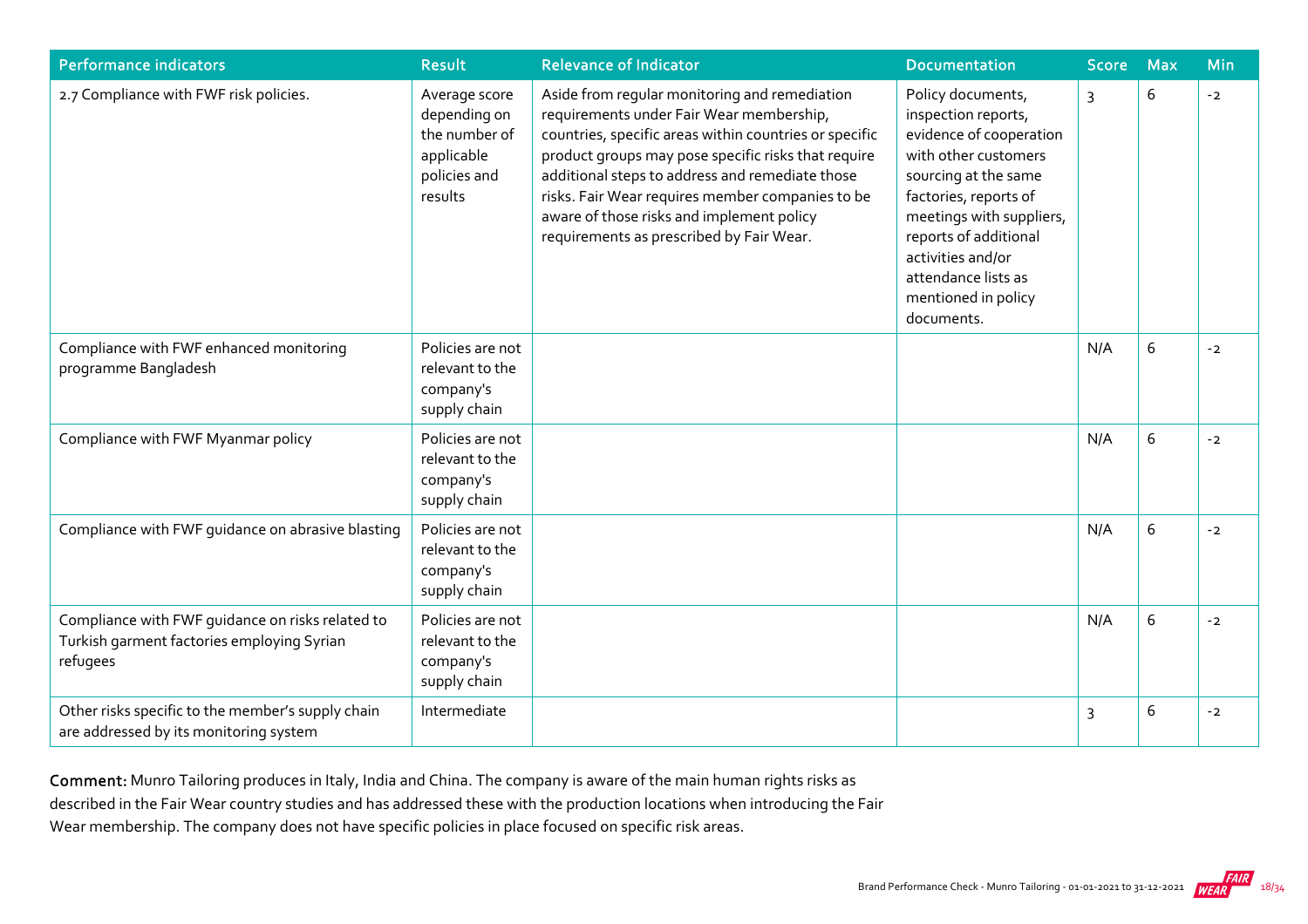Regarding COVID‐19, Munro Tailoring monitored the situation in its production countries as well as in the specific production locations and responded whenever necessary. For Italy the main risks related to COVID‐19 were obstructions in production due to people falling ill or having to quarantine, Munro Tailoring discussed this with the production location and adjusted its capacity planning accordingly. For its production location in India it also closely monitored the continuous payment of legal minimum wage during lockdown. The production location in China did not have any problems because of COVID-19.

Recommendation: Knowing the country-specific risks facilitates the starting point for discussing this with suppliers. Member companies can agree on additional commitments that are required to mitigate risks. Munro Tailoring can provide additional measures for support and integrate that into the monitoring system.

| Performance indicators                                                                                                   | <b>Result</b>                                                                                                | <b>Relevance of Indicator</b>                                                                                                                                                                                                                       | <b>Documentation</b>                                             | Score Max | <b>Min</b> |
|--------------------------------------------------------------------------------------------------------------------------|--------------------------------------------------------------------------------------------------------------|-----------------------------------------------------------------------------------------------------------------------------------------------------------------------------------------------------------------------------------------------------|------------------------------------------------------------------|-----------|------------|
| 2.8 Member company cooperates with other FWF<br>member companies in resolving corrective actions<br>at shared suppliers. | No CAPs<br>active, no<br>shared<br>production<br>locations or<br>refusal of other<br>company to<br>cooperate | Cooperation between customers increases leverage<br>and chances of successful outcomes. Cooperation<br>also reduces the chances of a factory having to<br>conduct multiple Corrective Action Plans about the<br>same issue with multiple customers. | Shared CAPs, evidence<br>of cooperation with<br>other customers. | N/A       | $-1$       |

Comment: Munro Tailoring does not share production locations with other Fair Wear members.

| Performance indicators                                                                                        | <b>Result</b>                             | <b>Relevance of Indicator</b>                                                                                                                                                                                                                                                                    | <b>Documentation</b>                                                                                                                                          | Score Max | <b>Min</b> |
|---------------------------------------------------------------------------------------------------------------|-------------------------------------------|--------------------------------------------------------------------------------------------------------------------------------------------------------------------------------------------------------------------------------------------------------------------------------------------------|---------------------------------------------------------------------------------------------------------------------------------------------------------------|-----------|------------|
| 2.9 Percentage of production volume where<br>monitoring requirements for low-risk countries are<br>fulfilled. | No production<br>in low-risk<br>countries | Low-risk countries are determined by the presence<br>and proper functioning of institutions which can<br>quarantee compliance with national and<br>international standards and laws. Fair Wear has<br>defined minimum monitoring requirements for<br>production locations in low-risk countries. | Documentation of visits,<br>notification of suppliers<br>of Fair Wear<br>membership; posting of<br>worker information<br>sheets, completed<br>questionnaires. | N/A       | $\circ$    |

Comment: Munro Tailoring does not produce in low‐risk countries.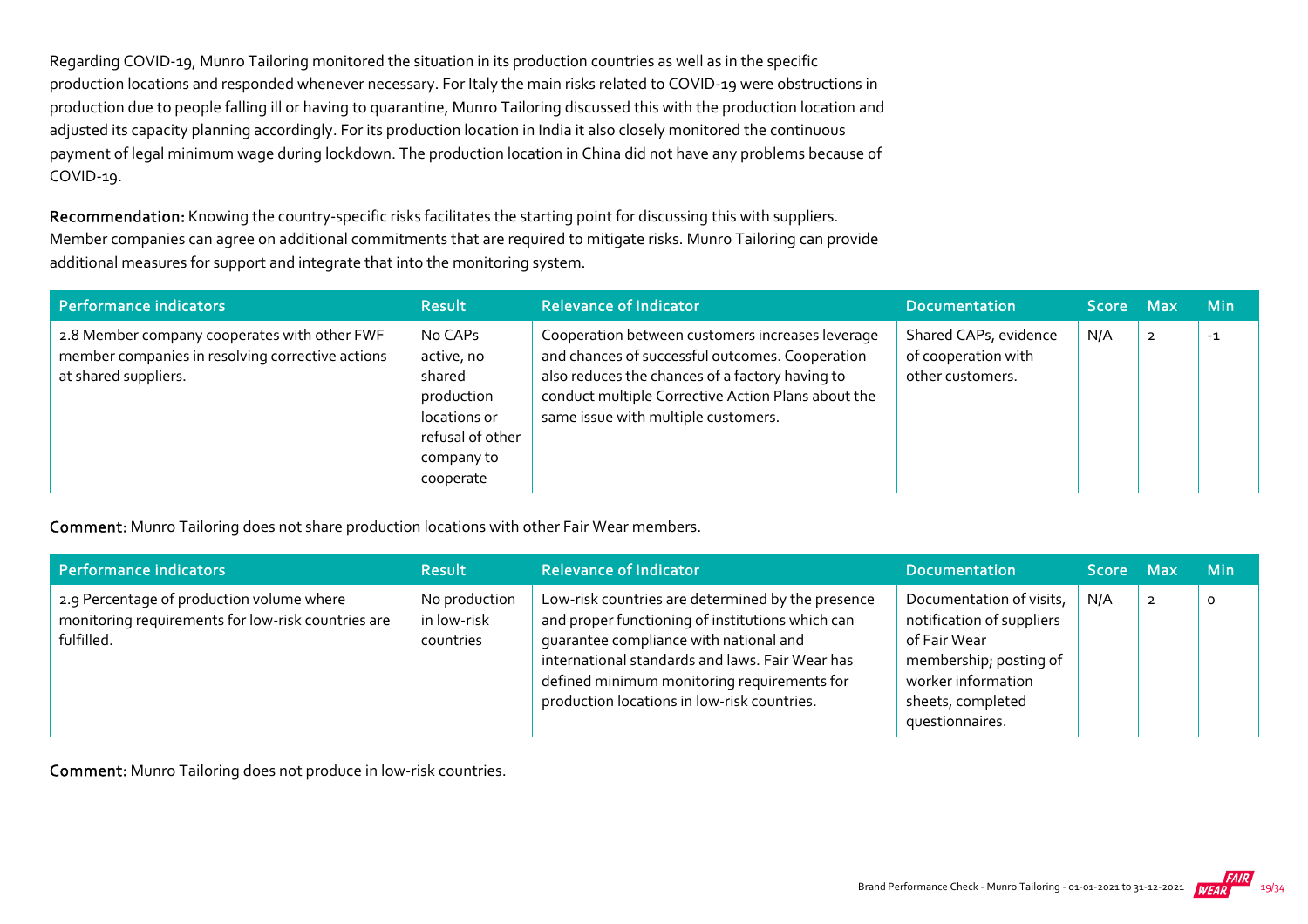| Performance indicators                                                                                                                                                         | <b>Result</b> | <b>Relevance of Indicator</b>                                                                                                                                                            | <b>Documentation</b>                                                                        | <b>Score</b> | / Max | ⊟ Min   |
|--------------------------------------------------------------------------------------------------------------------------------------------------------------------------------|---------------|------------------------------------------------------------------------------------------------------------------------------------------------------------------------------------------|---------------------------------------------------------------------------------------------|--------------|-------|---------|
| 2.10 Extra bonus indicator: in case FWF member<br>company conducts full audits at tail-end production<br>locations (when the minimum required monitoring<br>threshold is met). | No            | Fair Wear encourages its members to monitor 100%<br>of its production locations and rewards those<br>members who conduct full audits above the<br>minimum required monitoring threshold. | Production location<br>information as provided<br>to Fair Wear and recent<br>Audit Reports. | N/A          |       | $\circ$ |

| Performance indicators                                                                                           | <b>Result</b>                | <b>Relevance of Indicator</b>                                                                                                                                                                                                                    | <b>Documentation</b>           | Score Max | Min !   |
|------------------------------------------------------------------------------------------------------------------|------------------------------|--------------------------------------------------------------------------------------------------------------------------------------------------------------------------------------------------------------------------------------------------|--------------------------------|-----------|---------|
| 2.11 Questionnaire is sent and information is<br>collected from external brands resold by the<br>member company. | No external<br>brands resold | Fair Wear believes it is important for affiliates that<br>have a retail/wholesale arm to at least know if the<br>brands they resell are members of Fair Wear or a<br>similar organisation, and in which countries those<br>brands produce goods. | Questionnaires are on<br>file. | N/A       | $\circ$ |

| <b>Performance indicators</b>                                                                                                       | <b>Result</b>                | <b>Relevance of Indicator</b>                                                                                                                                                                                                            | <b>Documentation</b>                                                                                                                                                     | Score Max | <b>Min</b> |
|-------------------------------------------------------------------------------------------------------------------------------------|------------------------------|------------------------------------------------------------------------------------------------------------------------------------------------------------------------------------------------------------------------------------------|--------------------------------------------------------------------------------------------------------------------------------------------------------------------------|-----------|------------|
| 2.12 External brands resold by member companies<br>that are members of another credible initiative (% of<br>external sales volume). | No external<br>brands resold | Fair Wear believes members who resell products<br>should be rewarded for choosing to sell external<br>brands who also take their supply chain<br>responsibilities seriously and are open about in<br>which countries they produce goods. | External production data<br>in Fair Wear's<br>information<br>management system.<br>Documentation of sales<br>volumes of products<br>made by Fair Wear or<br>FLA members. | N/A       | $\Omega$   |

| Performance indicators                                                     | <b>Result</b> | <b>Relevance of Indicator</b>                                                                                                                                                                  | <b>Documentation</b>                                        | Score Max | <b>Min</b> |
|----------------------------------------------------------------------------|---------------|------------------------------------------------------------------------------------------------------------------------------------------------------------------------------------------------|-------------------------------------------------------------|-----------|------------|
| 2.13 Questionnaire is sent and information is<br>collected from licensees. | No licensees  | Fair Wear believes it is important for member<br>companies to know if the licensee is committed to<br>the implementation of the same labour standards<br>and has a monitoring system in place. | Questionnaires are on<br>file. Contracts with<br>licensees. | N/A       |            |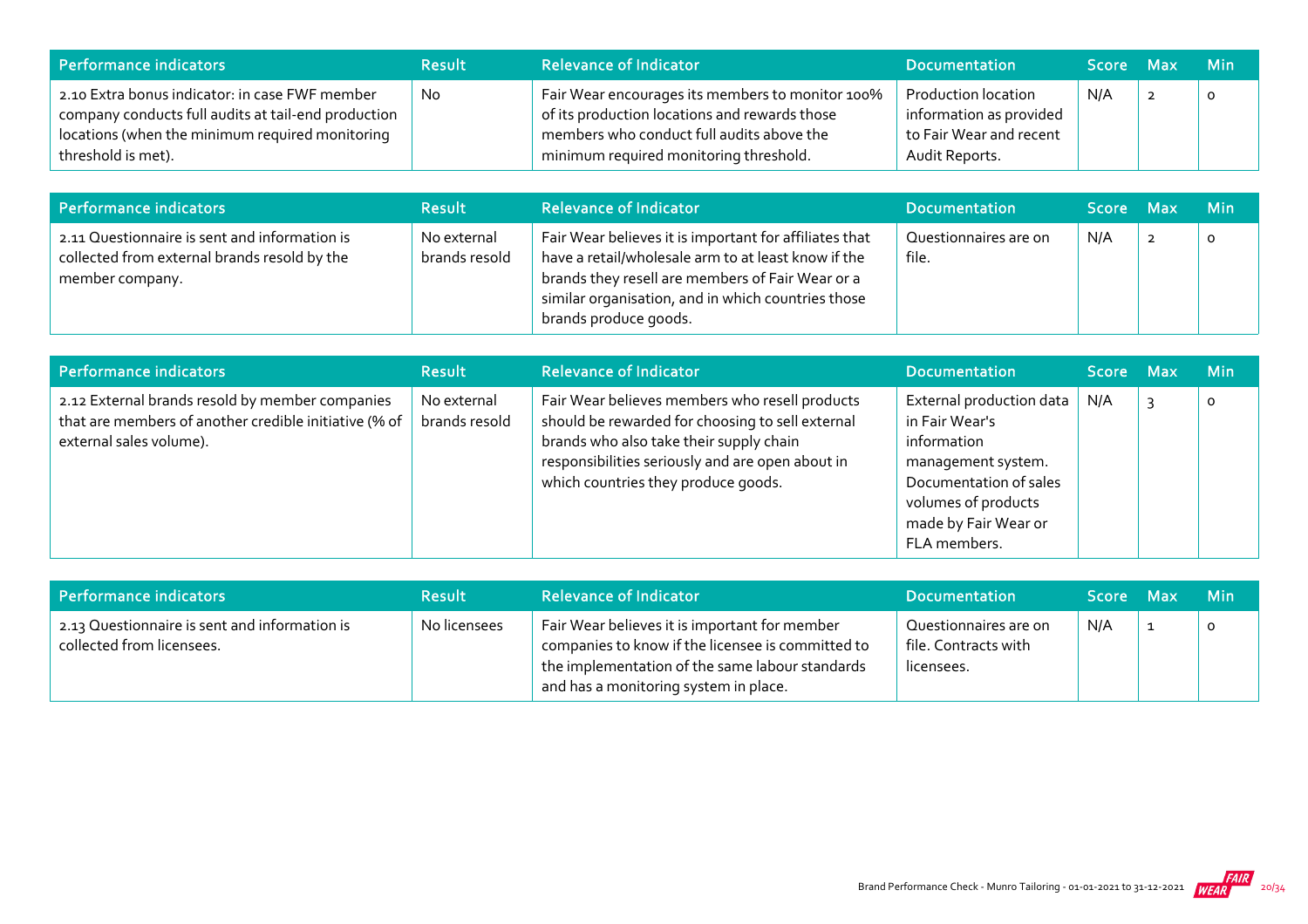## Monitoring and Remediation

Possible Points: 26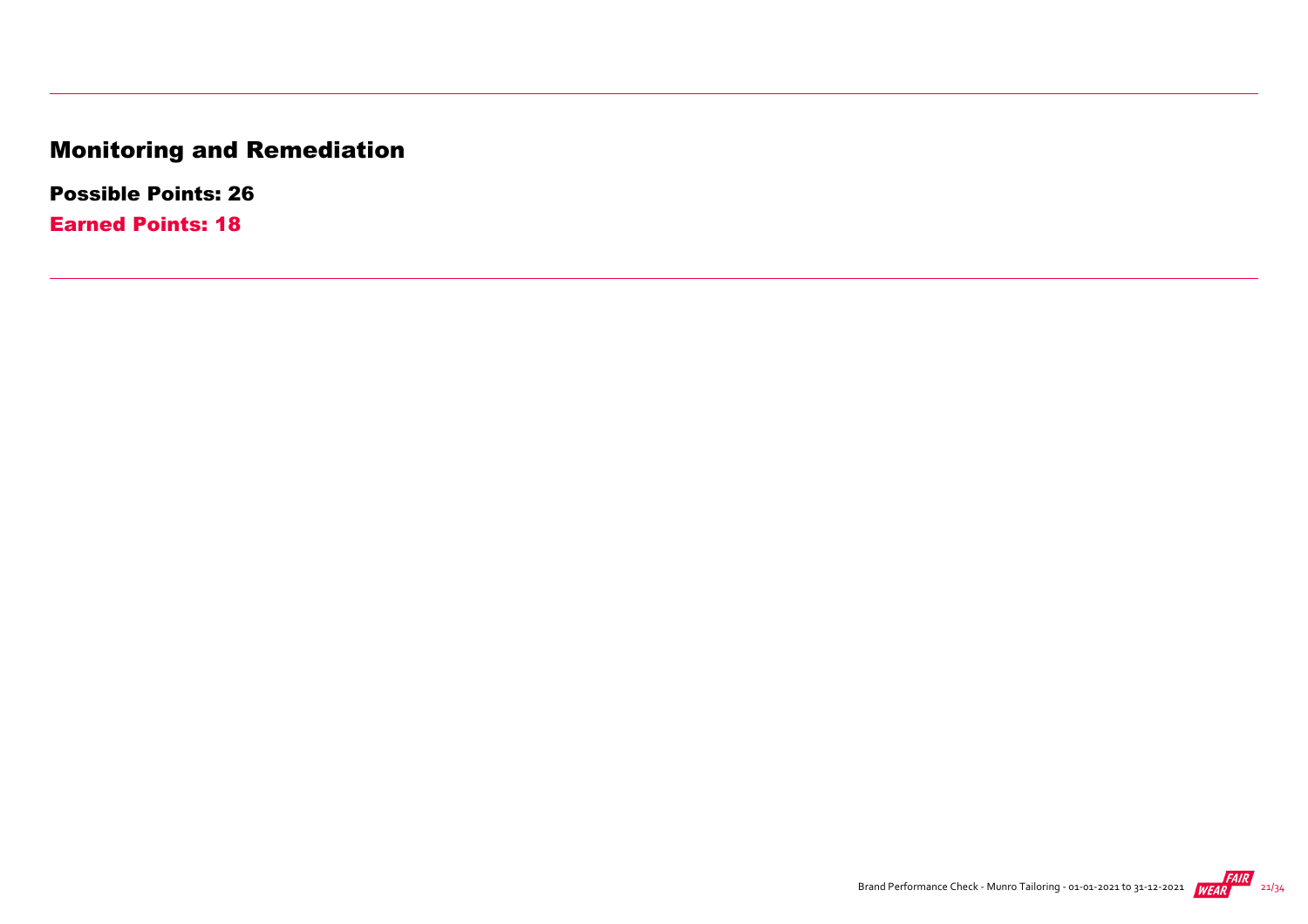## 3. Complaints Handling

| <b>Basic measurements</b>                                 | <b>Result</b> | <b>Comments</b>                                                                                                                                                        |
|-----------------------------------------------------------|---------------|------------------------------------------------------------------------------------------------------------------------------------------------------------------------|
| Number of worker complaints received since last check.    |               | At this point, FWF considers a high number of complaints<br>as a positive indicator, as it shows that workers are aware<br>of and making use of the complaints system. |
| Number of worker complaints in process of being resolved. |               |                                                                                                                                                                        |
| Number of worker complaints resolved since last check.    |               |                                                                                                                                                                        |

| Performance indicators                                                       | <b>Result</b> | <b>Relevance of Indicator</b>                                                                                    | <b>Documentation</b>                                                       | Score Max | <b>Min</b> |
|------------------------------------------------------------------------------|---------------|------------------------------------------------------------------------------------------------------------------|----------------------------------------------------------------------------|-----------|------------|
| 3.1 A specific employee has been designated to<br>address worker complaints. | Yes           | Followup is a serious part of Fair Wear membership,<br>and cannot be successfully managed on an ad-hoc<br>basis. | Manuals, emails, etc.,<br>demonstrating who the<br>designated staff person |           | $-1$       |

Comment: Munro Tailoring has a specific employee designated to address worker complaints.

| Performance indicators                                                                                          | <b>Result</b> | <b>Relevance of Indicator</b>                                                                                                                                                                                                                                                             | <b>Documentation</b>                                                                                 | <b>Score</b> | - Max | <b>Min</b> |
|-----------------------------------------------------------------------------------------------------------------|---------------|-------------------------------------------------------------------------------------------------------------------------------------------------------------------------------------------------------------------------------------------------------------------------------------------|------------------------------------------------------------------------------------------------------|--------------|-------|------------|
| 3.2 Member company has informed factory<br>management and workers about the FWF CoLP and<br>complaints hotline. | Yes           | Informing both management and workers about the<br>Fair Wear Code of Labour Practices and complaints<br>hotline is a first step in alerting workers to their<br>rights. The Worker Information Sheet is a tool to do<br>this and should be visibly posted at all production<br>locations. | Photos by company<br>staff, audit reports,<br>checklists from<br>production location<br>visits, etc. | $\mathbf{z}$ |       | $-2$       |

Comment: Munro Tailoring has informed factory management and workers about the Fair Wear Code of Labour Practices and complaints helpline during the introduction of their Fair Wear membership. The Worker Information Sheet (WIS) is posted in eight out of nine production locations. With the last production location, Munro Tailoring is in the process of convincing them to post the WIS.

Requirement: Munro Tailoring must ensure that the Worker Information Sheet, including contact information of the local complaints handler of Fair Wear, is posted in factories, in a location that is accessible to all workers. Munro Tailoring should check by means of a visit whether the Worker Information Sheet is posted in the factories.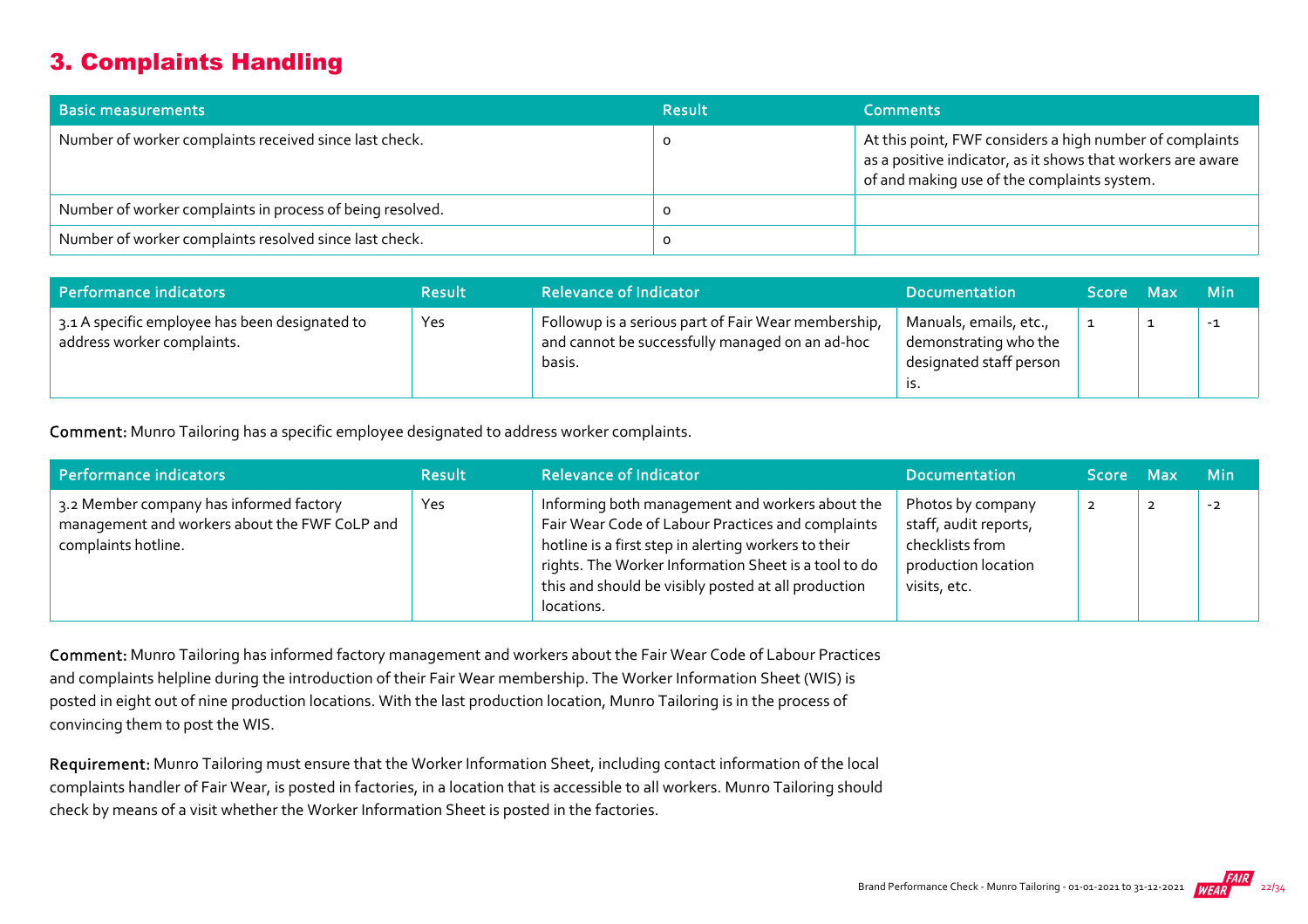| Performance indicators                                                                                         | <b>Result</b>                                                       | <b>Relevance of Indicator</b>                                                                                                                                                                                                          | <b>Documentation</b>                                                                                                                                                                                     | Score Max |   | <b>Min</b> |
|----------------------------------------------------------------------------------------------------------------|---------------------------------------------------------------------|----------------------------------------------------------------------------------------------------------------------------------------------------------------------------------------------------------------------------------------|----------------------------------------------------------------------------------------------------------------------------------------------------------------------------------------------------------|-----------|---|------------|
| 3.3 Degree to which member company has actively<br>raised awareness of the FWF CoLP and complaints<br>hotline. | All production in<br>low-risk<br>countries/training<br>not possible | After informing workers and management of the<br>Fair Wear CoLP and the complaints hotline,<br>additional awareness raising and training is<br>needed to ensure sustainable improvements and<br>structural worker-management dialogue. | Training reports, Fair<br>Wear's data on factories<br>enrolled in the WEP<br>basic module. For<br>alternative training<br>activities: curriculum,<br>training content,<br>participation and<br>outcomes. | N/A       | 6 | $\circ$    |

Comment: Because of COVID‐19 restrictions in 2021 that limited the possibility to conduct training, this indicator is

considered not applicable in this check for all Fair Wear members.

| Performance indicators                                                                                                            | <b>Result</b>             | <b>Relevance of Indicator</b>                                                                                                                                                       | <b>Documentation</b>                                                                                               | Score Max |   | <b>Min</b> |
|-----------------------------------------------------------------------------------------------------------------------------------|---------------------------|-------------------------------------------------------------------------------------------------------------------------------------------------------------------------------------|--------------------------------------------------------------------------------------------------------------------|-----------|---|------------|
| 3.4 All complaints received from production location<br>workers are addressed in accordance with the FWF<br>Complaints Procedure. | No complaints<br>received | Providing access to remedy when problems arise is a<br>key element of responsible supply chain<br>management. Member company involvement is<br>often essential to resolving issues. | Documentation that<br>member company has<br>completed all required<br>steps in the complaints<br>handling process. | N/A       | 6 | $-2$       |

Comment: Munro Tailoring did not receive any complaints.

| Performance indicators                                                                       | <b>Result</b>                                                  | <b>Relevance of Indicator</b>                                                                                                                                                                             | <b>Documentation</b>                                                                  | Score Max | <b>Min</b> |
|----------------------------------------------------------------------------------------------|----------------------------------------------------------------|-----------------------------------------------------------------------------------------------------------------------------------------------------------------------------------------------------------|---------------------------------------------------------------------------------------|-----------|------------|
| 3.5 Cooperation with other customers in addressing<br>worker complaints at shared suppliers. | No complaints<br>or cooperation<br>not possible /<br>necessary | Because most production locations supply several<br>customers with products, involvement of other<br>customers by the Fair Wear member company can<br>be critical in resolving a complaint at a supplier. | Documentation of joint<br>efforts, e.g. emails,<br>sharing of complaint<br>data, etc. | N/A       | $\circ$    |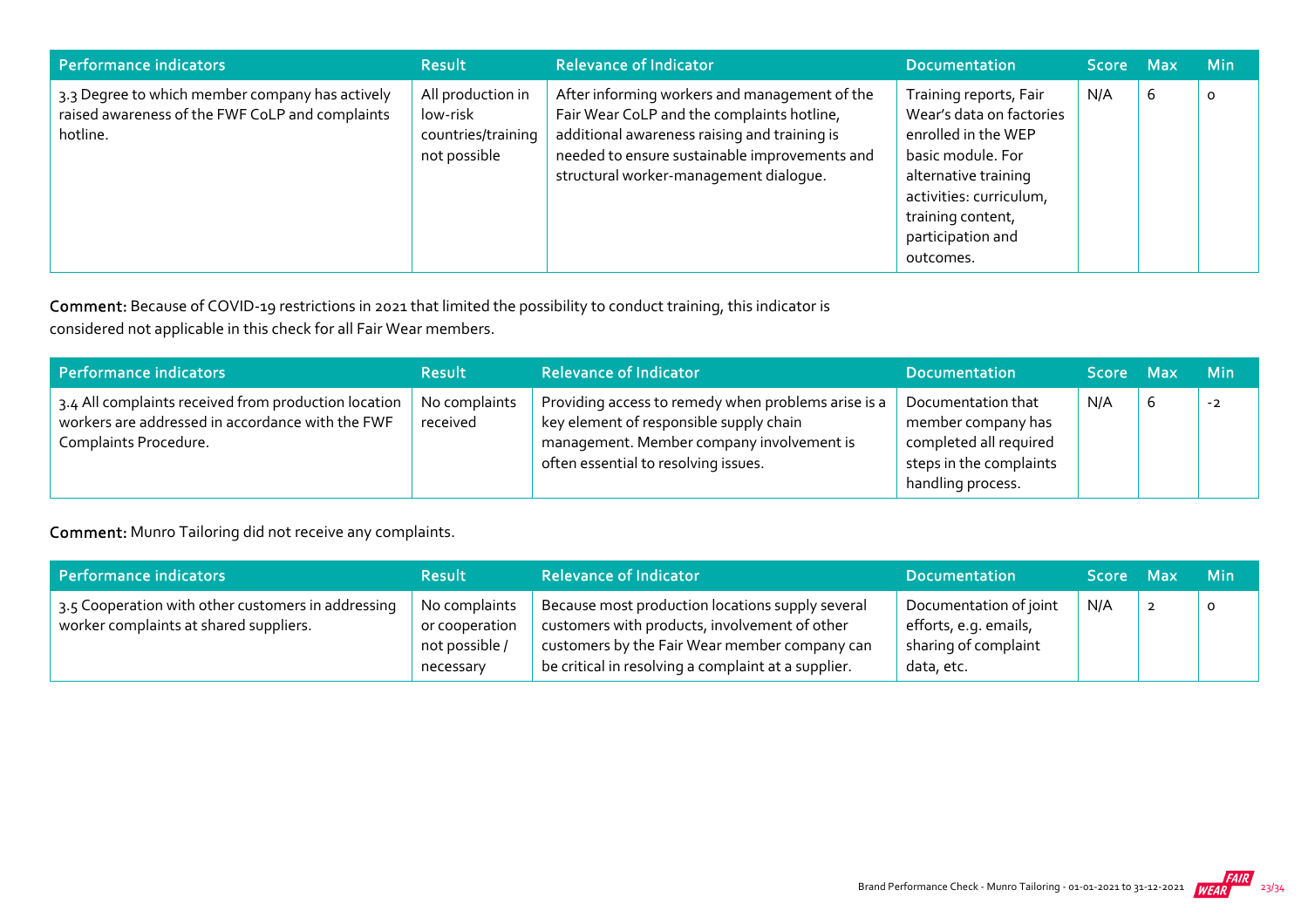## Complaints Handling

Possible Points: 3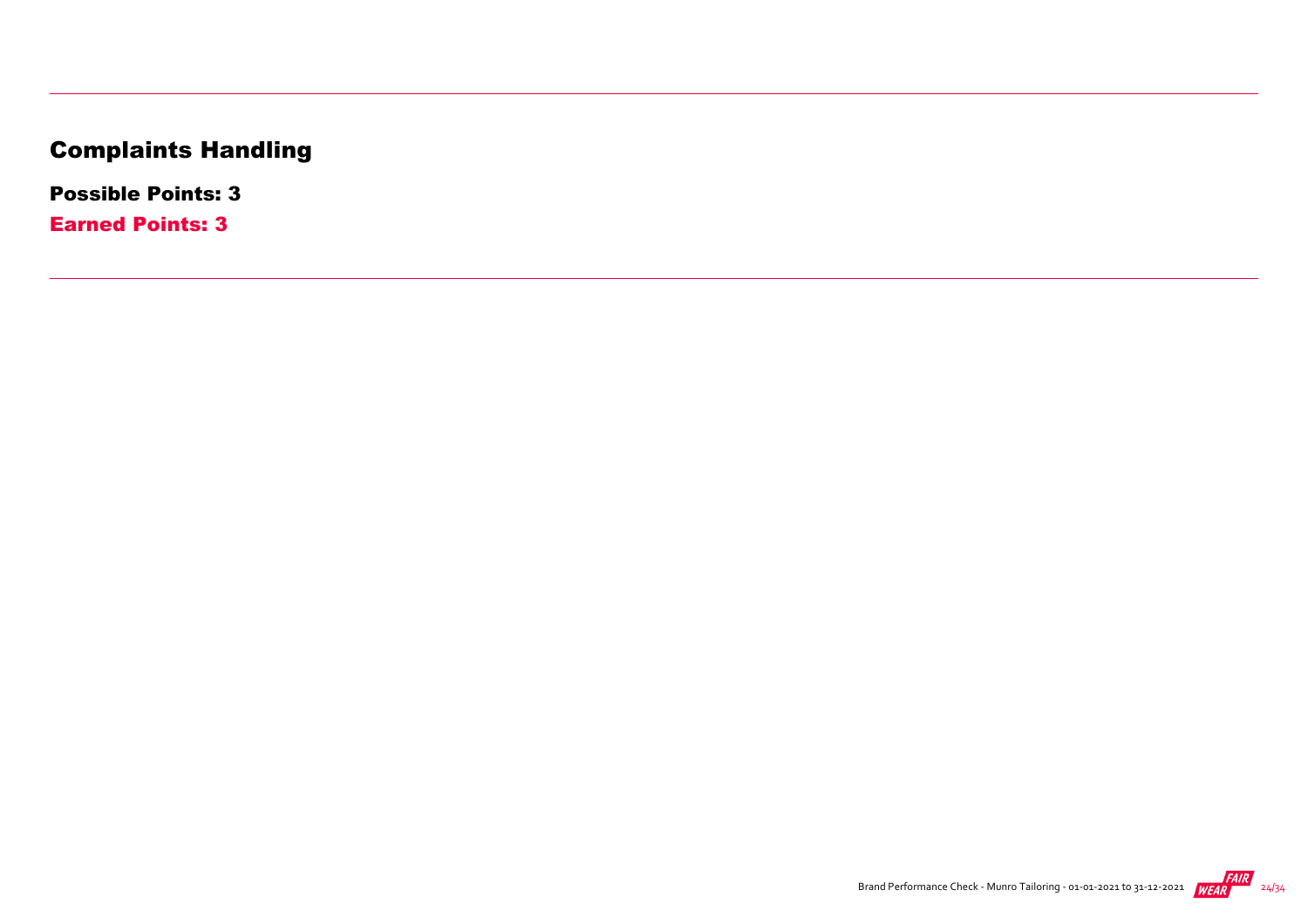## 4. Training and Capacity Building

| Performance indicators                                               | <b>Result</b> | <b>Relevance of Indicator</b>                                                                                                                                                                                                            | <b>Documentation</b>                                     | Score Max | <b>Min</b> |
|----------------------------------------------------------------------|---------------|------------------------------------------------------------------------------------------------------------------------------------------------------------------------------------------------------------------------------------------|----------------------------------------------------------|-----------|------------|
| 4.1 All staff at member company are made aware of<br>FWF membership. | Yes           | Preventing and remediating problems often requires<br>the involvement of many different departments;<br>making all staff aware of Fair Wear membership<br>requirements helps to support cross-departmental<br>collaboration when needed. | Emails, trainings,<br>presentation,<br>newsletters, etc. |           |            |

Comment: Munro Tailoring informed staff of its Fair Wear membership via the intranet, through presentations, in magazines and during meetings.

| Performance indicators                                                              | <b>Result</b> | <b>Relevance of Indicator</b>                                                                                                                                                           | <b>Documentation</b>                                                                         | Score Max |   | <b>Min</b> |
|-------------------------------------------------------------------------------------|---------------|-----------------------------------------------------------------------------------------------------------------------------------------------------------------------------------------|----------------------------------------------------------------------------------------------|-----------|---|------------|
| 4.2 All staff in direct contact with suppliers are<br>informed of FWF requirements. | Yes           | Sourcing, purchasing and CSR staff at a minimum<br>should possess the knowledge necessary to<br>implement Fair Wear requirements and advocate for<br>change within their organisations. | Fair Wear Seminars or<br>equivalent trainings<br>provided; presentations,<br>curricula, etc. |           | ◢ | -1         |

Comment: Fair Wear requirements are discussed within the product managers team, which is responsible for sourcing, capacity planning, and other direct factory communication and cooperation. At some production locations, Munro Tailoring has local staff responsible for day‐to‐day activities. These staff members are always involved, and updated about any topic concerning labour conditions in their specific production location.

| Performance indicators                                                                    | <b>Result</b>                                       | <b>Relevance of Indicator</b>                                                                                                                                                                        | <b>Documentation</b>                                                                 | Score Max | <b>Min</b> |
|-------------------------------------------------------------------------------------------|-----------------------------------------------------|------------------------------------------------------------------------------------------------------------------------------------------------------------------------------------------------------|--------------------------------------------------------------------------------------|-----------|------------|
| 4.3 All sourcing contractors/agents are informed<br>about FWF's Code of Labour Practices. | Member does not<br><b>use</b><br>agents/contractors | Agents have the potential to either support or<br>disrupt CoLP implementation. It is the<br>responsibility of member company to ensure<br>agents actively support the implementation of<br>the CoLP. | Correspondence with<br>agents, trainings for<br>agents, Fair Wear audit<br>findings. | N/A       | $\circ$    |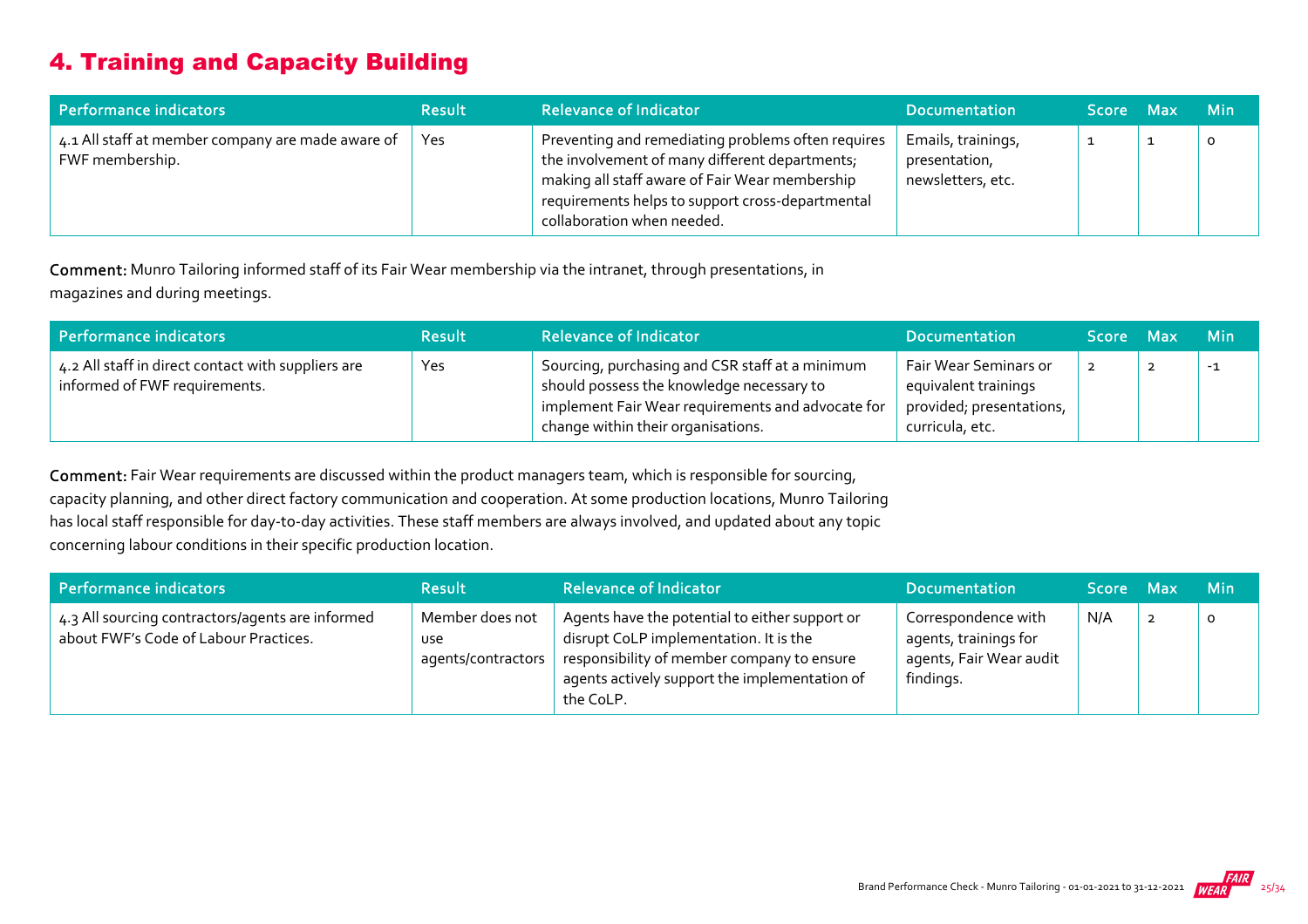| Performance indicators                                                                                                | <b>Result</b>                                                       | <b>Relevance of Indicator</b>                                                                                                                                                                                                                                                           | <b>Documentation</b>                                                                                                                                                                                    | Score Max |   | <b>Min</b> |
|-----------------------------------------------------------------------------------------------------------------------|---------------------------------------------------------------------|-----------------------------------------------------------------------------------------------------------------------------------------------------------------------------------------------------------------------------------------------------------------------------------------|---------------------------------------------------------------------------------------------------------------------------------------------------------------------------------------------------------|-----------|---|------------|
| 4.4 Factory participation in training programmes<br>that support transformative processes related to<br>human rights. | All production in<br>low-risk<br>countries/training<br>not possible | Complex human rights issues such as freedom of<br>association or gender-based violence require more<br>in-depth trainings that support factory-level<br>transformative processes. Fair Wear has<br>developed several modules, however, other<br>(member-led) programmes may also count. | Training reports, Fair<br>Wear's data on factories<br>enrolled in training<br>programmes. For<br>alternative training<br>activities: curriculum,<br>training content,<br>participation and<br>outcomes. | N/A       | 6 | $\circ$    |

Comment: Because of travel restrictions in 2021 that limited the possibility of conducting training, this indicator is not

applicable in 2021 for all members.

| Performance indicators                                                       | <b>Result</b>                                                                                                   | <b>Relevance of Indicator</b>                                                                                                                         | <b>Documentation</b>                                                                                                                                                                           | Score Max |                | Min     |
|------------------------------------------------------------------------------|-----------------------------------------------------------------------------------------------------------------|-------------------------------------------------------------------------------------------------------------------------------------------------------|------------------------------------------------------------------------------------------------------------------------------------------------------------------------------------------------|-----------|----------------|---------|
| 4.5 Degree to which member company follows up<br>after a training programme. | No training<br>programmes<br>have been<br>conducted or<br>member<br>produces solely<br>in low-risk<br>countries | After factory-level training programmes,<br>complementary activities such as remediation and<br>changes on brand level will achieve a lasting impact. | Documentation of<br>discussions with factory<br>management and<br>worker representatives,<br>minutes of regular<br>worker-management<br>dialogue meetings or<br>anti-harassment<br>committees. | N/A       | $\overline{2}$ | $\circ$ |

## Training and Capacity Building

Possible Points: 3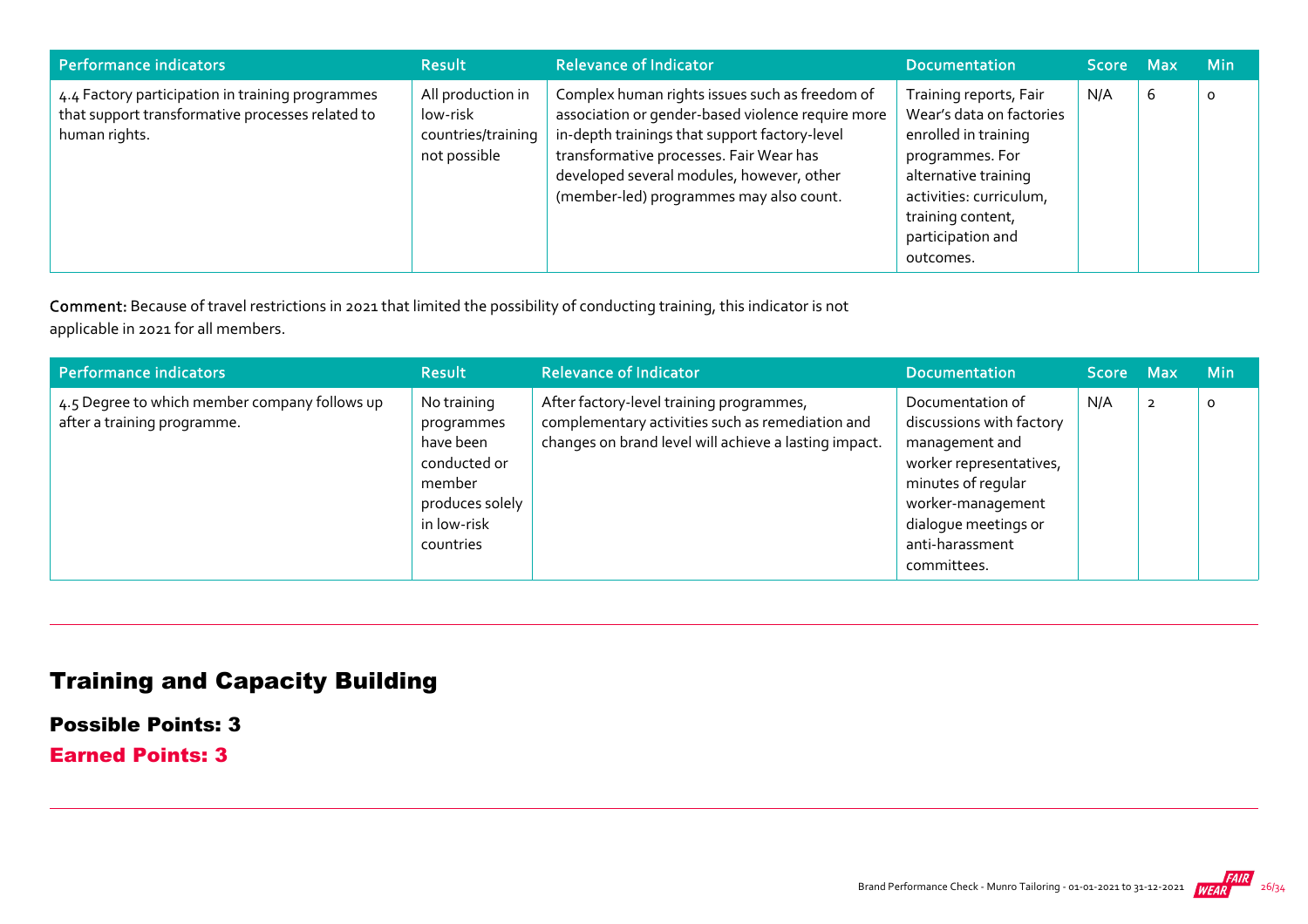#### 5. Information Management

| Performance indicators                                       | <b>Result</b> | <b>Relevance of Indicator</b>                                                                                     | <b>Documentation</b>                                                                                                                                                                                                          | Score Max |   | <b>Min</b> |
|--------------------------------------------------------------|---------------|-------------------------------------------------------------------------------------------------------------------|-------------------------------------------------------------------------------------------------------------------------------------------------------------------------------------------------------------------------------|-----------|---|------------|
| 5.1 Level of effort to identify all production<br>locations. | Intermediate  | Any improvements to supply chains require member<br>companies to first know all of their production<br>locations. | Supplier information<br>provided by member<br>company. Financial<br>records of previous<br>financial year.<br>Documented efforts by<br>member company to<br>update supplier<br>information from its<br>monitoring activities. |           | b | $-2$       |

Comment: In the first year of its Fair Wear membership, Munro Tailoring improved the awareness of its production locations. In the beginning, the company knew their direct production locations but not all subcontractors, especially in Italy. It put in a lot of effort in 2021 to gather all information about the subcontractors. By 2022, the company expects to have all information complete and has improved its systems to identify production locations.

Recommendation: Fair Wear recommends that Munro Tailoring periodically checks with its production locations whether all known production locations are still up to date and to use the information from questionnaires to update supplier data, including subcontractors.

| Performance indicators                                                                                                              | <b>Result</b> | <b>Relevance of Indicator</b>                                                                                                                                                       | <b>Documentation</b>                                                                                                                   | Score Max | <b>Min</b> |
|-------------------------------------------------------------------------------------------------------------------------------------|---------------|-------------------------------------------------------------------------------------------------------------------------------------------------------------------------------------|----------------------------------------------------------------------------------------------------------------------------------------|-----------|------------|
| 5.2 CSR and other relevant staff actively share<br>information with each other about working<br>conditions at production locations. | Yes           | CSR, purchasing and other staff who interact with<br>suppliers need to be able to share information in<br>order to establish a coherent and effective strategy<br>for improvements. | Internal information<br>system; status CAPs,<br>reports of meetings of<br>purchasing/CSR;<br>systematic way of<br>storing information. |           | $-1$       |

Comment: Within Munro Tailoring, information about production locations is regularly shared between relevant departments during meetings and in a shared file.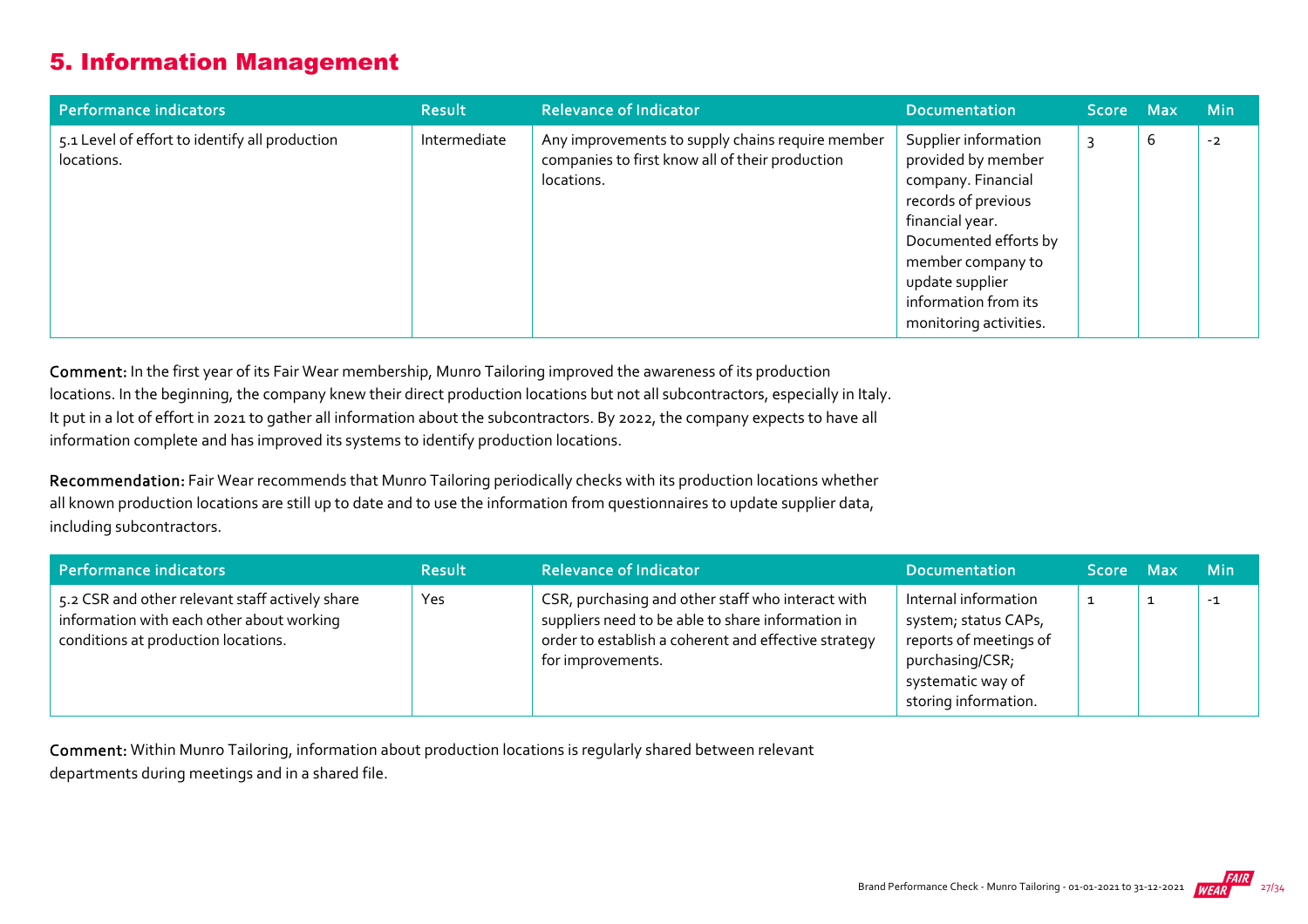## Information Management

Possible Points: 7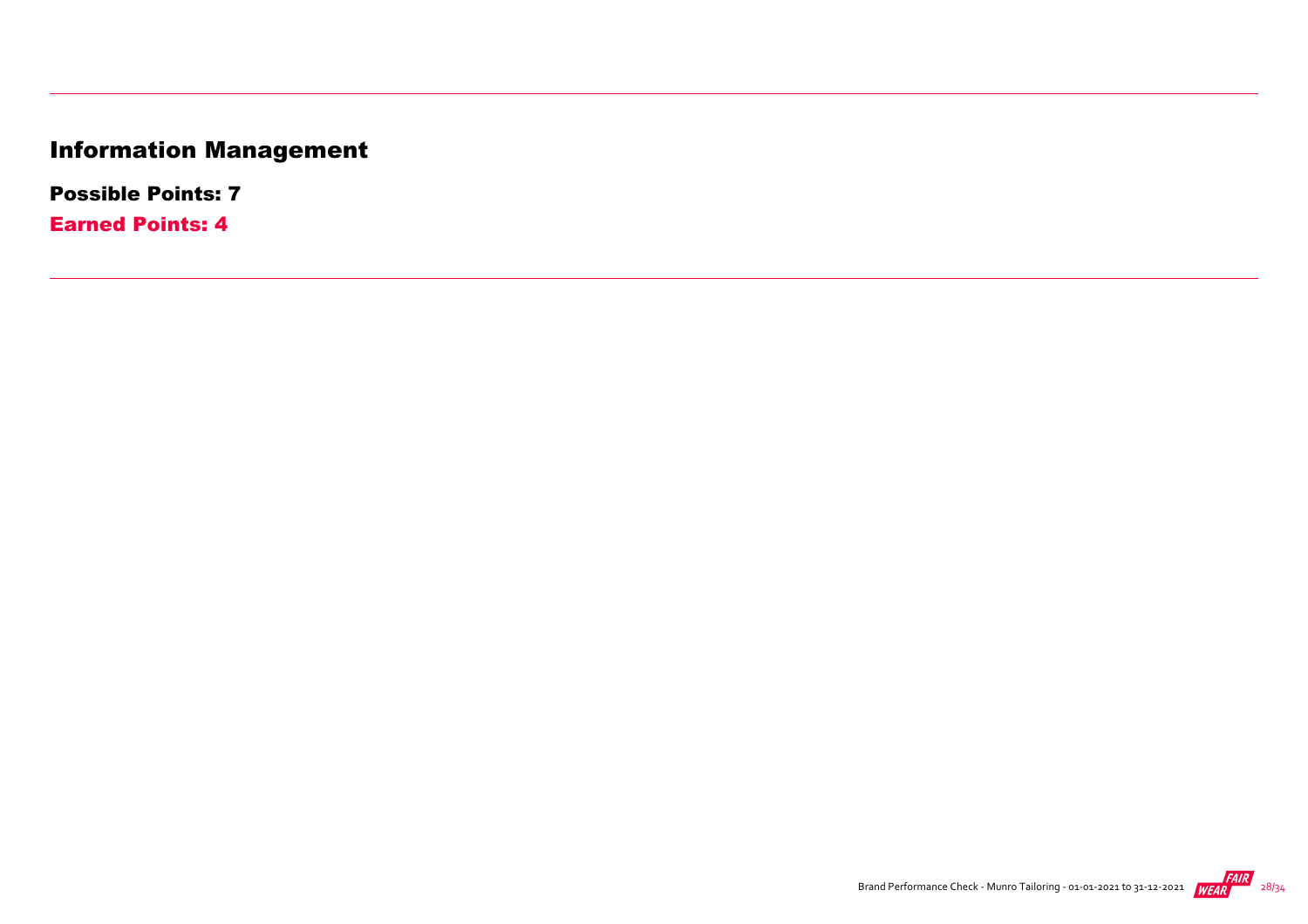## 6. Transparency

| Performance indicators                                                     | <b>Result</b>                                                                                | <b>Relevance of Indicator</b>                                                                                                                                                                                                                                                                                                                   | <b>Documentation</b>                                                                                                                        | Score Max | <b>Min</b> |
|----------------------------------------------------------------------------|----------------------------------------------------------------------------------------------|-------------------------------------------------------------------------------------------------------------------------------------------------------------------------------------------------------------------------------------------------------------------------------------------------------------------------------------------------|---------------------------------------------------------------------------------------------------------------------------------------------|-----------|------------|
| 6.1 Degree of member company compliance with<br>FWF Communications Policy. | Minimum<br>communications<br>requirements<br>are met AND no<br>significant<br>problems found | Fair Wear's communications policy exists to ensure<br>transparency for consumers and stakeholders, and<br>to ensure that member communications about Fair<br>Wear are accurate. Members will be held<br>accountable for their own communications as well<br>as the communications behaviour of 3rd-party<br>retailers, resellers and customers. | Fair Wear membership<br>is communicated on<br>member's website;<br>other communications<br>in line with Fair Wear<br>communications policy. | -2        | -3         |

Comment: Munro Tailoring communicates about its Fair Wear membership in its customer magazine.

| Performance indicators                                          | <b>Result</b>                                   | <b>Relevance of Indicator</b>                                                                                                     | <b>Documentation</b>                                                                                                                             | Score Max      |                | <b>Min</b> |
|-----------------------------------------------------------------|-------------------------------------------------|-----------------------------------------------------------------------------------------------------------------------------------|--------------------------------------------------------------------------------------------------------------------------------------------------|----------------|----------------|------------|
| 6.2 Member company engages in advanced<br>reporting activities. | Supplier list is<br>disclosed to<br>the public. | Good reporting by members helps to ensure the<br>transparency of Fair Wear's work and shares best<br>practices with the industry. | Member company<br>publishes one or more of<br>the following on their<br>website: Brand<br>Performance Check,<br>Audit Reports, Supplier<br>List. | $\overline{2}$ | $\overline{2}$ | $\circ$    |

Comment: Munro Tailoring discloses its production locations through the Fair Wear Transparency Portal.

Recommendation: Fair Wear recommends Munro Tailoring to publish the Brand Performance Check report. Good

reporting by members helps to ensure the transparency of the member and Fair Wear's work.

| Performance indicators                                                                 | <b>Result</b>                                                 | <b>Relevance of Indicator</b>                                                                                                                                                                                                                           | <b>Documentation</b>                                                       | Score Max | <b>Min</b> |
|----------------------------------------------------------------------------------------|---------------------------------------------------------------|---------------------------------------------------------------------------------------------------------------------------------------------------------------------------------------------------------------------------------------------------------|----------------------------------------------------------------------------|-----------|------------|
| 6.3 Social Report is submitted to FWF and is<br>published on member company's website. | Complete and<br>accurate report<br>submitted to<br><b>FWF</b> | The social report is an important tool for members to<br>transparently share their efforts with stakeholders.<br>Member companies should not make any claims in<br>their social report that do not correspond with Fair<br>Wear's communication policy. | Social report that is in<br>line with Fair Wear's<br>communication policy. |           | $-1$       |

Comment: Munro Tailoring has submitted a social report to Fair Wear.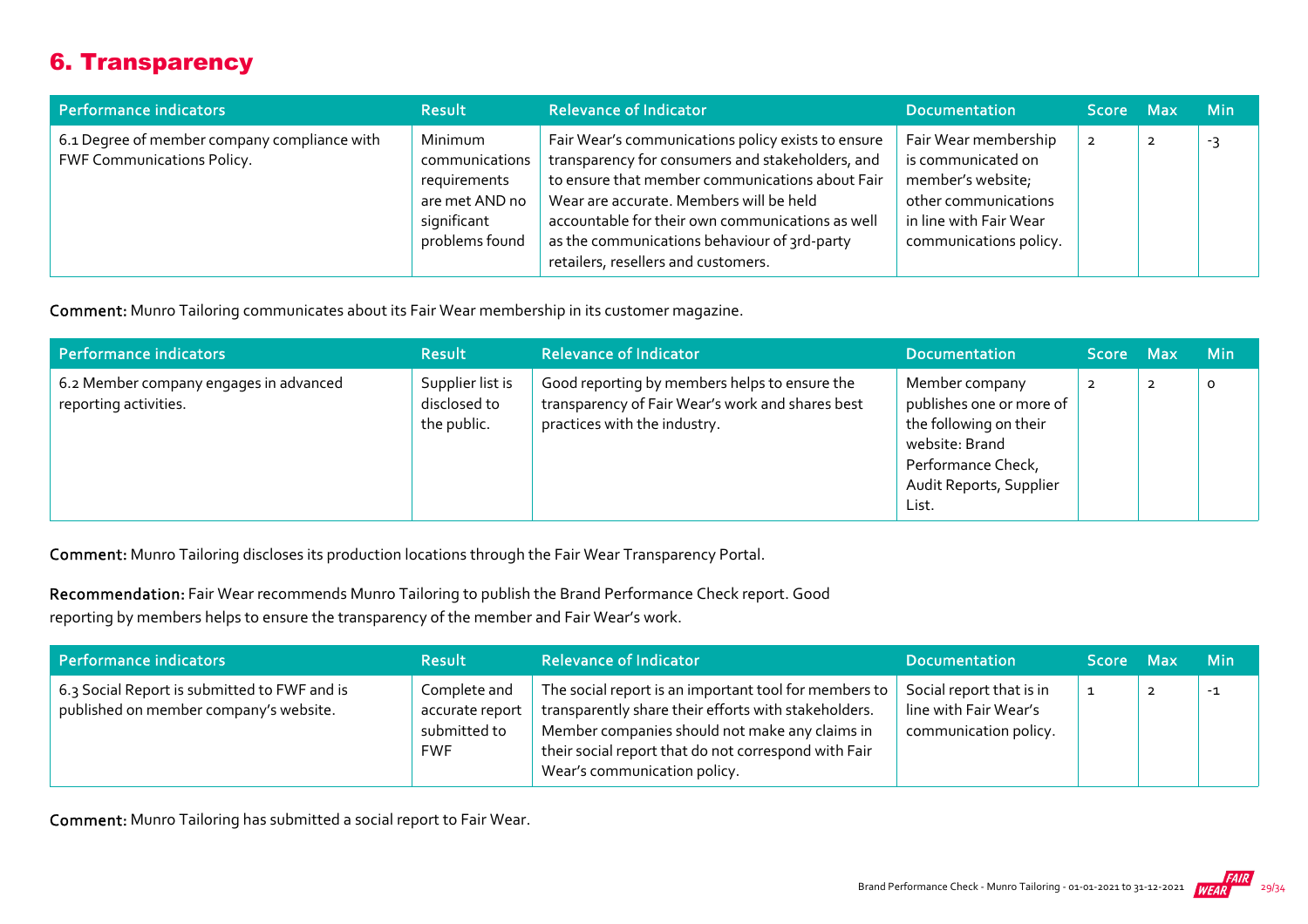## **Transparency**

Possible Points: 6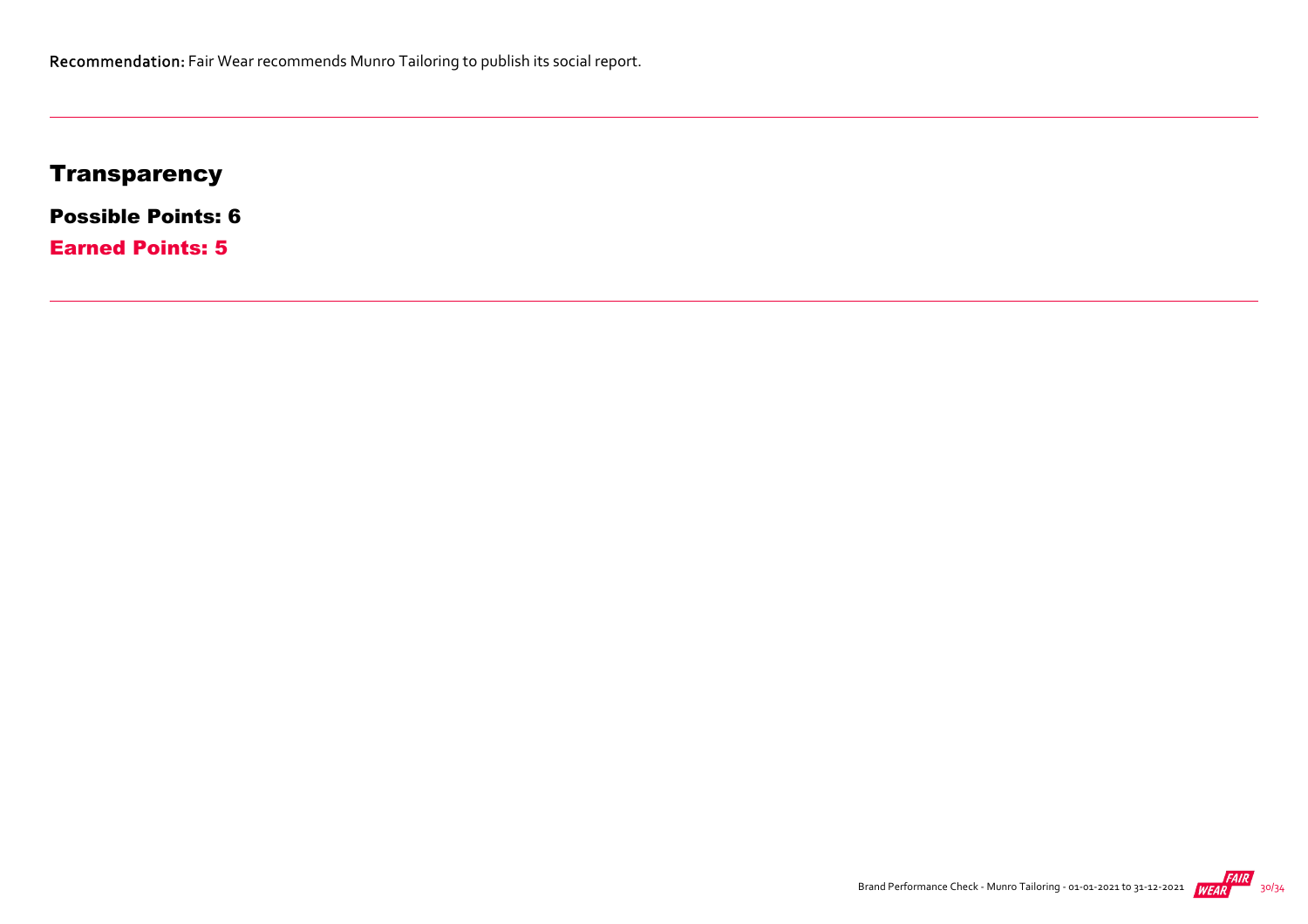## 7. Evaluation

| Performance indicators                                                                               | <b>Result</b> | <b>Relevance of Indicator</b>                                                                                                         | <b>Documentation</b>                                       | Score Max |                | – Min   |
|------------------------------------------------------------------------------------------------------|---------------|---------------------------------------------------------------------------------------------------------------------------------------|------------------------------------------------------------|-----------|----------------|---------|
| 7.1 Systemic annual evaluation of FWF membership<br>is conducted with involvement of top management. | Yes           | An annual evaluation involving top management<br>ensures that Fair Wear policies are integrated into<br>the structure of the company. | Meeting minutes, verbal<br>reporting, Powerpoints,<br>etc. |           | $\overline{2}$ | $\circ$ |

Comment: The CSR manager regularly discuss Fair Wear membership with the different team leads in the organisation, including the CEO.

Recommendation: Fair Wear advises Munro Tailoring to organise a meeting with management and sourcing staff to discuss the outcomes of this performance check and use those to formulate plans.

| Performance indicators                                                                                                           | <b>Result</b>                                               | <b>Relevance of Indicator</b>                                                                                                                                                                                                               | <b>Documentation</b>                                                                                                                          | Score Max |   | <b>Min</b> |
|----------------------------------------------------------------------------------------------------------------------------------|-------------------------------------------------------------|---------------------------------------------------------------------------------------------------------------------------------------------------------------------------------------------------------------------------------------------|-----------------------------------------------------------------------------------------------------------------------------------------------|-----------|---|------------|
| 7.2 Level of action/progress made on required<br>changes from previous Brand Performance Check<br>implemented by member company. | No<br>requirements<br>were included<br>in previous<br>Check | In each Brand Performance Check report, Fair Wear<br>may include requirements for changes to<br>management practices. Progress on achieving these<br>requirements is an important part of Fair Wear<br>membership and its process approach. | Member company<br>should show<br>documentation related<br>to the specific<br>requirements made in<br>the previous Brand<br>Performance Check. | N/A       | 4 | $-2$       |

#### Evaluation

Possible Points: 2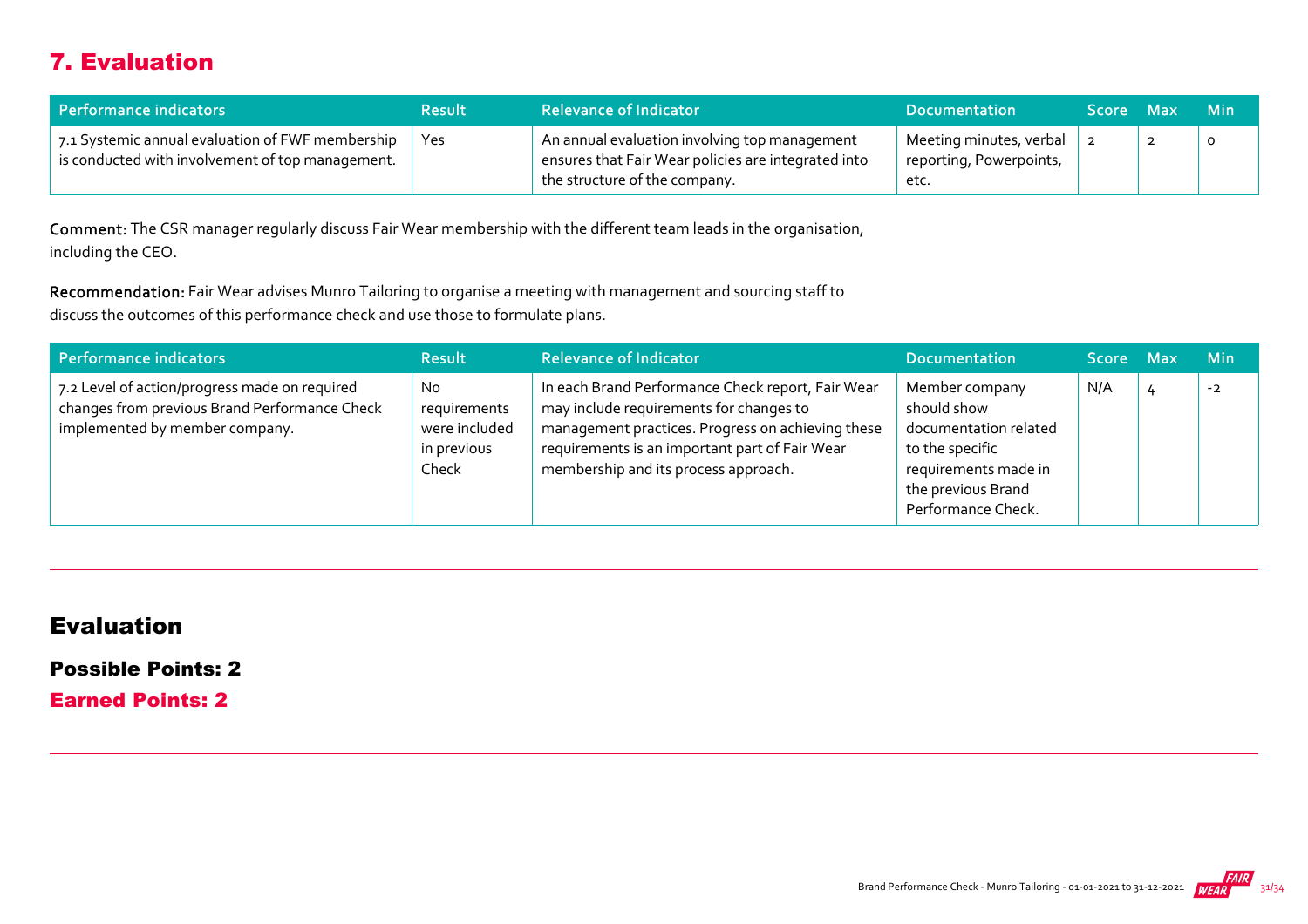#### Recommendations to Fair Wear

Munro Tailoring recommends Fair Wear to organise more peer‐to‐peer learning opportunities. In addition, the company feels Fair Wear has a lot of resources available, but most or quite lengthy and therefore not always useful.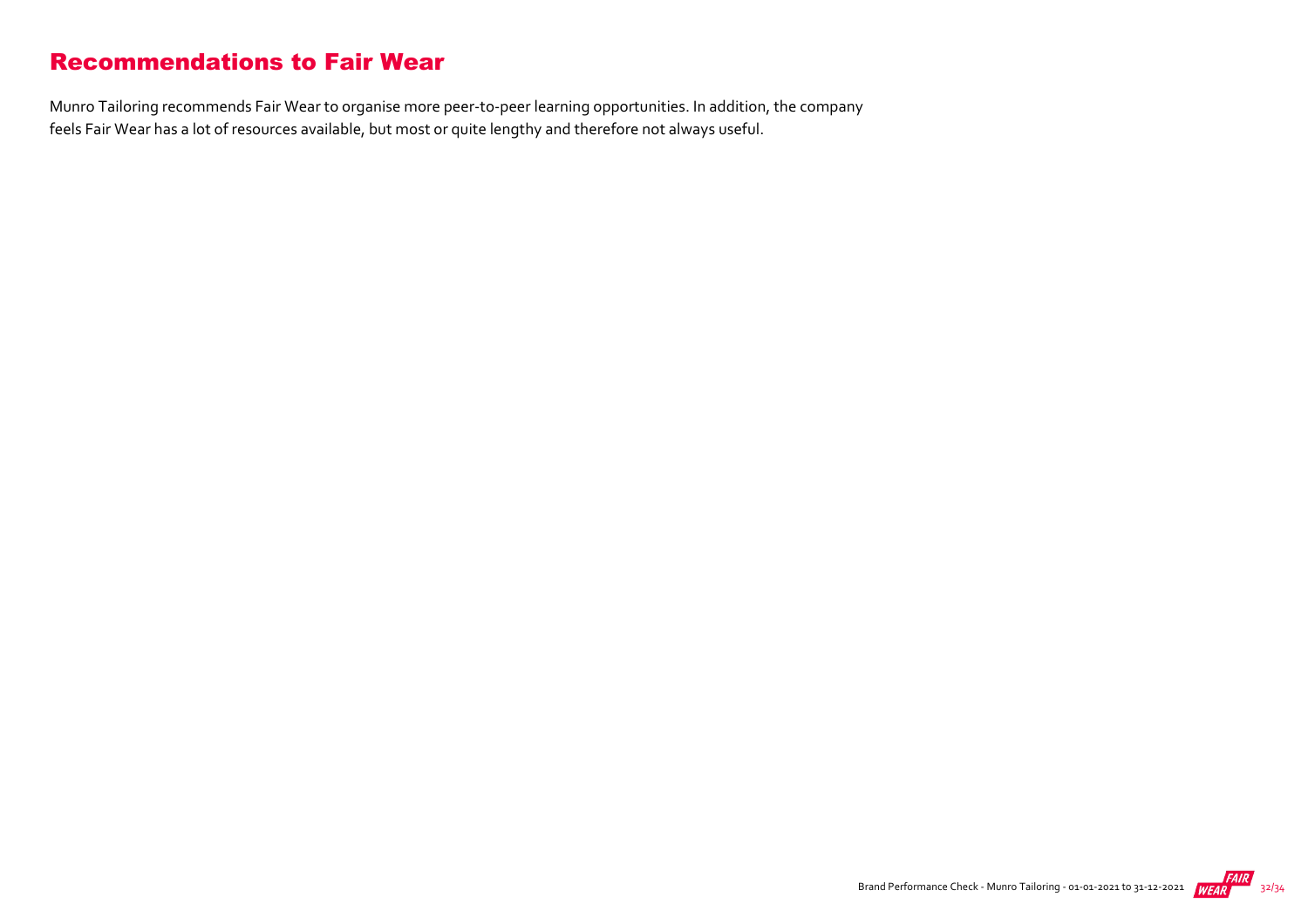## Scoring Overview

| Category                              | Earned | Possible |
|---------------------------------------|--------|----------|
| <b>Purchasing Practices</b>           | 27     | 52       |
| Monitoring and Remediation            | 18     | 26       |
| <b>Complaints Handling</b>            |        |          |
| <b>Training and Capacity Building</b> |        |          |
| <b>Information Management</b>         |        |          |
| Transparency                          |        | b        |
| Evaluation                            |        |          |
| Totals:                               | 62     | 99       |

Benchmarking Score (earned points divided by possible points) 63

| <b>Performance Benchmarking Category</b> |  |
|------------------------------------------|--|
| Good                                     |  |